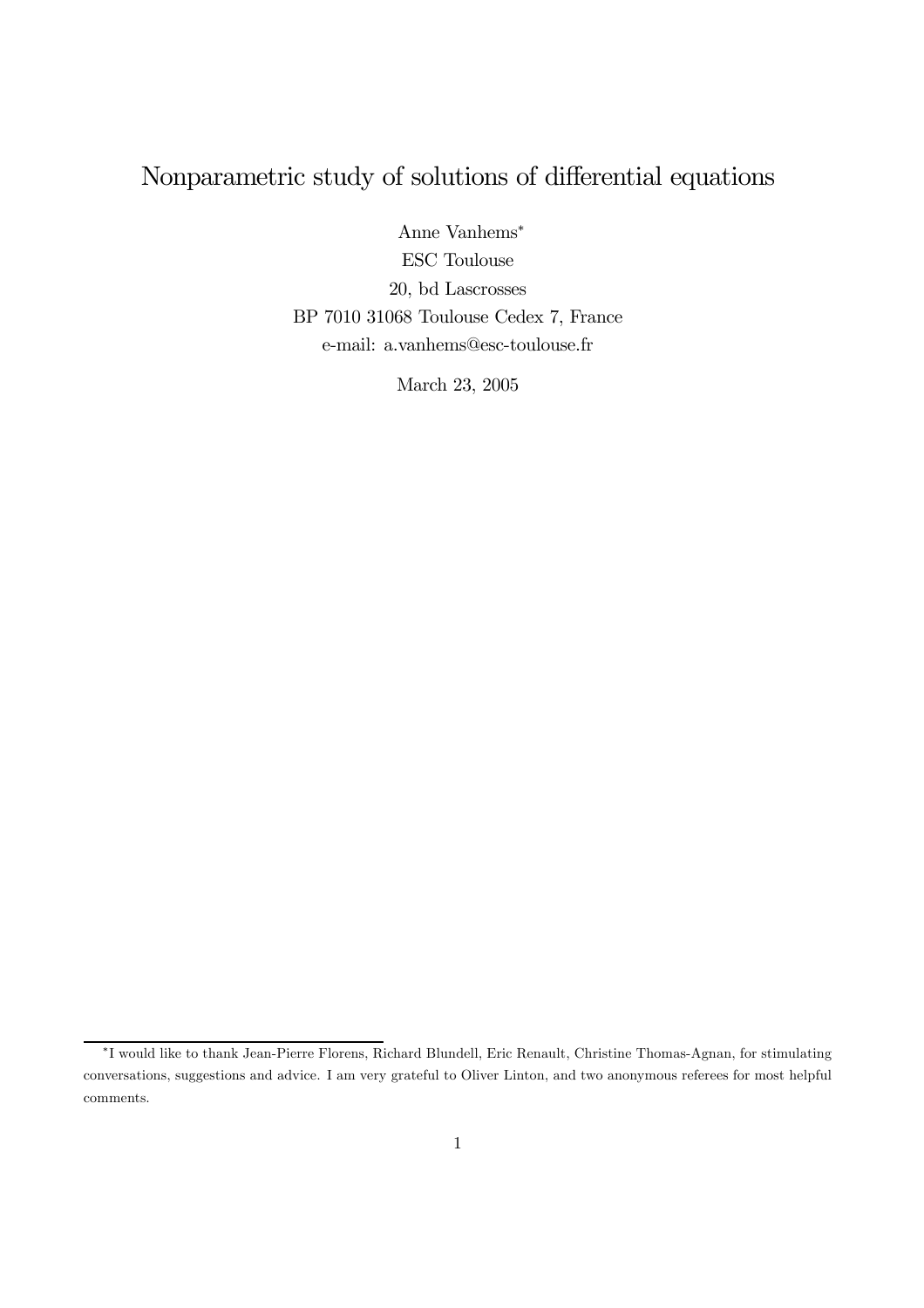# Nonparametric study of solutions of differential equations

Anne Vanhems

ESC Toulouse 20, bd Lascrosses BP 7010 31068 Toulouse Cedex 7, France e-mail: a.vanhems@esc-toulouse.fr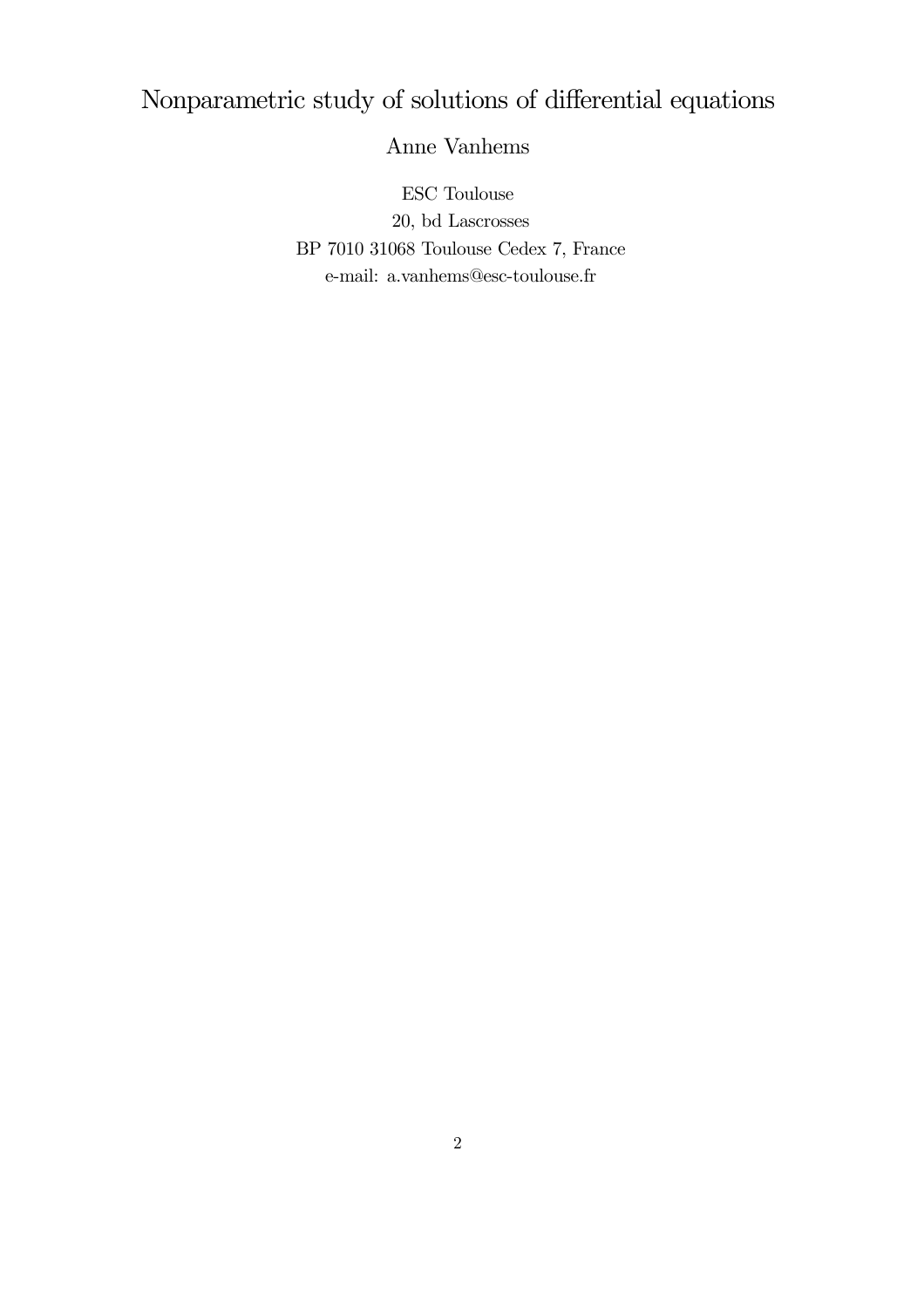#### Abstract

The solution of differential equations lies at the heart of many problems in structural economics. In econometrics the general nonparametric analysis of consumer welfare is historically the most obvious application, but there are also many in finance and other fields. This work considers the general nonparametric form for these problems and identification conditions. It derives a kernel based estimator and shows consistency and asymptotic normality.

In particular, the link with inverse problems allows to define it in terms of well-posed inverse problem and to stress the regularity properties of the estimated solution.

Keywords: Inverse problem, nonparametric kernel estimation, differential equations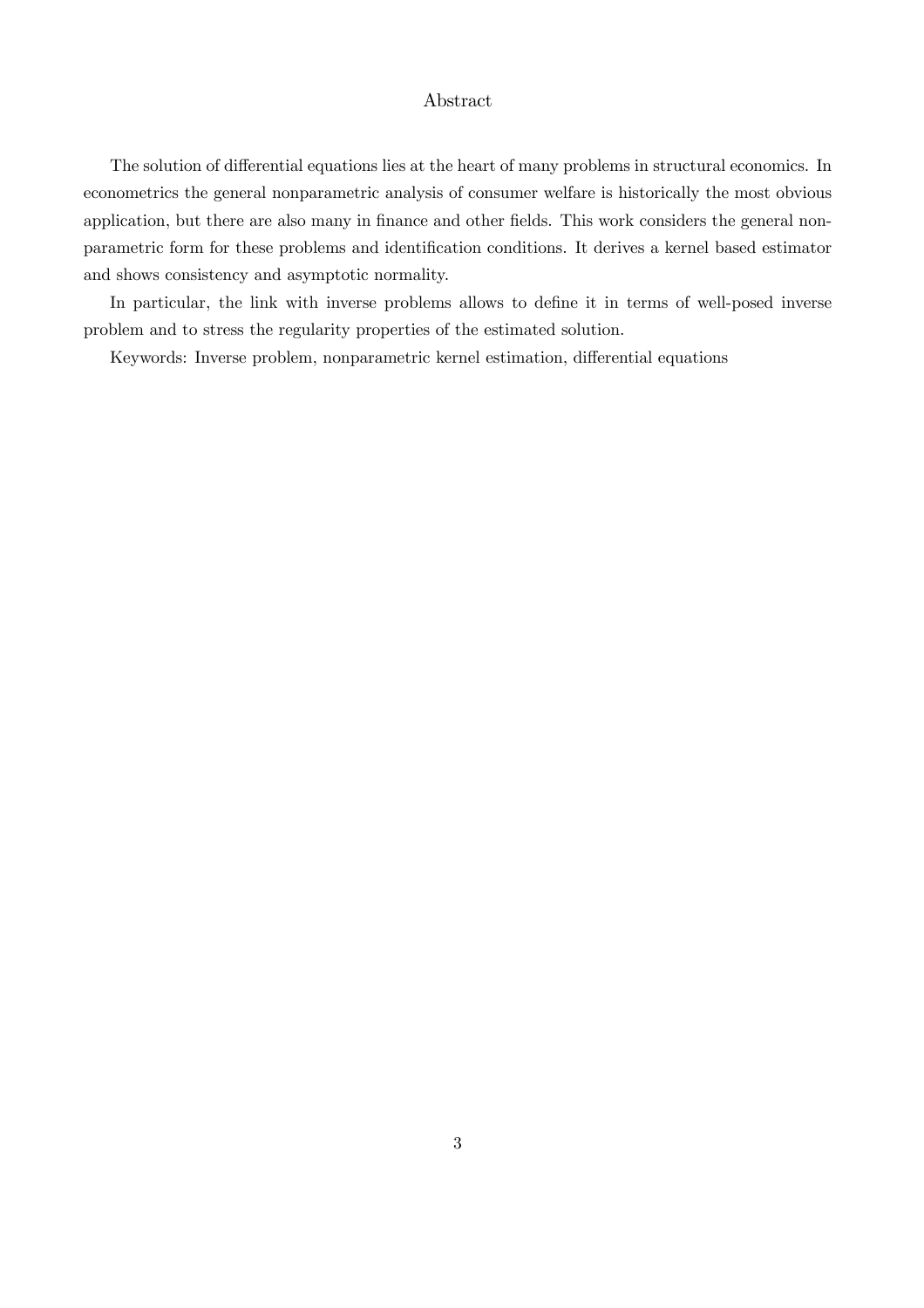## 1 Introduction

Consider independent identically distributed observations which admit an unknown cumulative distribution function  $F$ . Structural econometrics considers implicit transformation of  $F$ . Of course, the theory developed depends on the nature and properties of the transformation considered. For example, there exists a wide literature about integral transformations, like additive models (Hastie and Tibshirani 1990), single index models (Ichimura 1987) (Horowitz 1998) or instrumental variables theory (Blundell and Powell 2000, Darolles, Florens, Renault 2000), (Newey, Powell, Vella 2000).

This paper is concerned with studying differential transformations of F, and by extension of the conditional expectation. Such a purpose can be justified first by the numerous applications in economics and econometrics. In econometrics the general nonparametric analysis of consumer welfare is historically the most obvious application, and there are also many in finance and other fields. Hausman and Newey (1995) studied the variation of exact consumer surplus associated to a price change by solving a differential equation. Ait-Sahalia (1996) studied the solution of a partial differential equation in order to define the price of an interest-rate derivative security. Many examples can also be quoted in physics (for example Florens and Vanhems 2001).

This work considers the general nonparametric form for these problems and identification conditions. It derives a kernel based estimator and shows consistency and asymptotic normality.

Basically, it deals with the study of the following system:.

$$
\begin{cases}\n\lambda'(x) = m(x, \lambda(x)) \\
\lambda(x_0) = \lambda_0\n\end{cases}
$$
\n(1)

The function m is assumed to be continuous and is defined by  $m(x, y) = E(Z | X = x, Y = y)$  where  $(X, Y, Z)$  are 3 real-valued random variables. The parameters  $x_0$  and  $\lambda_0$  are given by the underlying economic background.

Let briefly detail an example of application in microeconomics. It is taken from an article by Hausman and Newey (1995). The objective is to measure the impact on the consumer welfare of a price change for one good. Therefore, consider one consumer; define  $y$  its income,  $q$  the demand in good and  $p<sup>1</sup>$  the price of a unique good. Assume that there exists a price variation from  $p<sup>0</sup>$  to  $p<sup>1</sup>$ . A way to capture the impact on the consumer is to calculate the variation of exact consumer surplus  $\lambda$ : it represents the cost to pay to the consumer so that his welfare does not change for a price change. It is a monetary measure of the variation of utility.

The first objective is to find a relation that links the functions  $\lambda$  and q. For that purpose, consider a price path  $p(t)$ ,  $t \in [t_0, t_1]$  where  $p(t_0) = p^0$  and  $p(t_1) = p^1$  and  $\lambda(p(t))$  is the variation of exact consumer surplus between  $p(t)$  and  $p(t_1)$ . Then, it is possible to derive the following relation between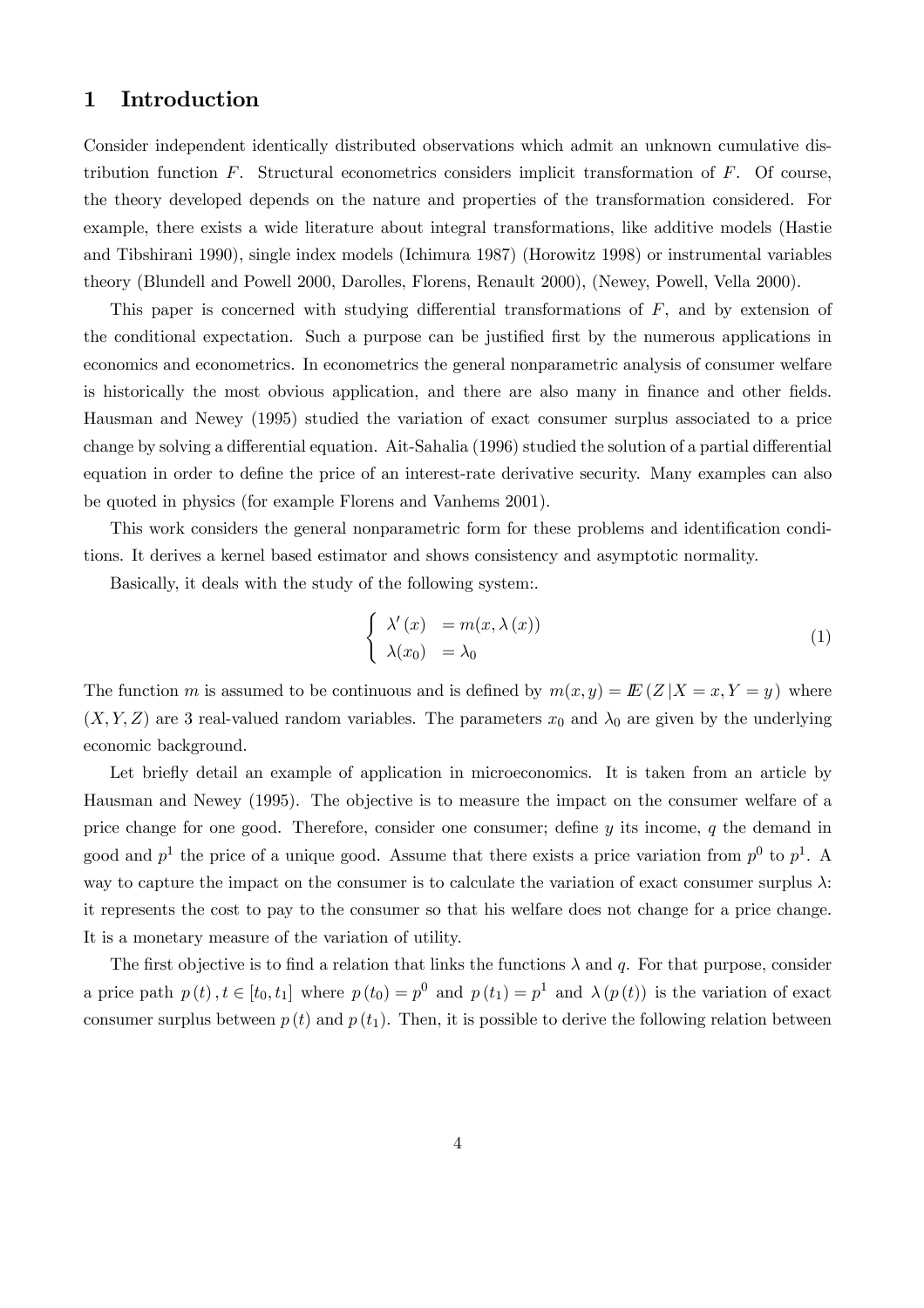the interest parameter  $\lambda$  and the demand function q:

$$
\begin{cases}\n\lambda'(p(t)) &= -q(p(t), y - \lambda(p(t))) \cdot p'(t) \\
\lambda(p(t_1)) &= 0\n\end{cases}
$$

assuming that  $p<sup>1</sup>$  is a price reference, that is all price variations are calculated with respect to  $p<sup>1</sup>$ . By a change of variable:

$$
\begin{cases}\n\lambda'(p) &= -q(p, y - \lambda(p)) \\
\lambda(p^1) &= 0\n\end{cases}
$$

This is clearly a particular case of differential equation of order one. Compared to the general equation (1), the random vector  $(X, Y, Z)$  represents the price of a good  $(X)$ , the income of an individual  $(Y)$ and the quantity consumed for the associated good  $(Z)$ . The function m is defined as the observed demand function and the solution  $\lambda$  measures the variation of consumer surplus associated to the variation of prices from  $x_0$  to x. A similar problem could also be studied for the variation of firm profit and the variation of demand factor.

The solution  $\lambda$  is then defined implicitely through the previous equation (1) and in order to study its properties, it will be necessary to explicit the link between m and  $\lambda$ . This kind of problems belongs to the general class of inverse problems and this paper will in particular stress the properties of well-posed inverse problem of equation (1).

Moreover, if a solution  $\lambda$  exists, it depends on the unknown distribution function of  $(X, Y, Z)$ , F and it is necessary to introduce some nonparametric method to estimate it. Let  $\hat{m}_n(x, y)$  be a nonparametric kernel estimator of the conditional expectation and  $\widehat{\lambda}_n$  the associated estimated solution. Therefore, the main contribution of this work is to derive a detailed analysis of this estimated solution, with results on consistency, optimality (in comparison with Hausman and Newey's work), and asymptotic normality. In particular, the link with inverse problems allows to define it in terms of well-posed inverse problem and to stress the regularity properties of the estimated solution as a functional of nonparametric kernel estimators. Indeed, integrating a nonparametric kernel estimator will improve its asymptotic properties and this general result can also be verified on  $\widehat{\lambda}_n$ .

The paper is organized as follows. Section 2 sets up the main problem to solve and presents the identification and overidentification conditions. Section 3 gives the numerical aspect and implementation technics related to differential equations. Section 4 is devoted to asymptotic results (consistency, optimality and asymptotic normality). The proofs are collected in the last section.

## 2 Differential equations and nonparametric kernel estimators

This section provides a first description of the functions  $\lambda$  and  $\hat{\lambda}_n$  defined by (1), in particular the properties of identification and overidentification.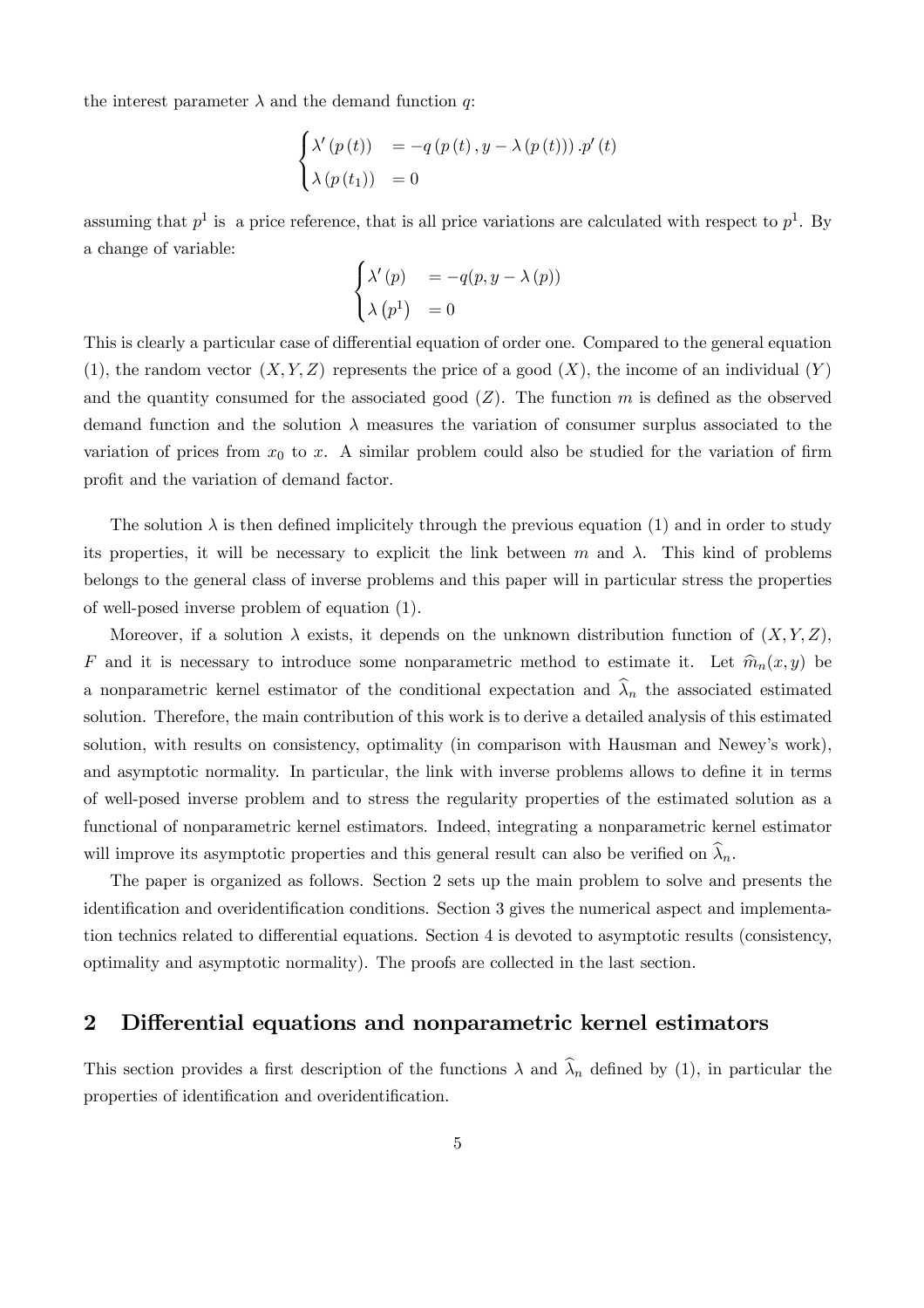#### 2.1 Presentation of the problem

Let  $S = (X, Y, Z)$  be a  $\mathbb{R}^3$ -valued random vector. The data available consist of  $s_1, ..., s_n$  realizations of  $S_1, ..., S_n$  independent identically distributed as  $f_S(., ., .)$ , an unknown density function with associated cumulative distribution function  $F_S(.,.,.)$ . Let assume that the third coordinate of S, Z, is square integrable that is  $EZ^2 < +\infty$ .

Define  $f(x,y) = \int f_S(x,y,z)dz$ ,  $\varphi(x,y) = \int z f_S(x,y,z)dz$ ; and the conditional expectation:  $m(x, y) = \mathbb{E}[Z | X = x, Y = y] = \frac{\varphi(x, y)}{f(x, y)}$  on  $f(x, y) > 0$ .

Then, the initial system to be studied is the following, where the function  $m$  is defined on a subset of  $\mathbb{R}^2$  and is at least continuous:

$$
\begin{cases}\n\lambda'(x) = m(x, \lambda(x)) \\
\lambda(x_0) = \lambda_0\n\end{cases}
$$
\n(2)

The first objective is to detail the properties of the solution (if it exists) of this system. Moreover, since it depends on an unknown parameter, it has to be estimated through a nonparametric method.

The estimator of the function  $m(x, y)$  is calculated using nonparametric kernel estimation. Let K denote a kernel function of one dimension, centered and separable, and  $\sigma_n$  a bandwidth parameter. Consequently, the kernel estimator of m is defined on  $\hat{f}_n(x, y) > 0$  as

$$
\hat{m}_n(x, y) = \frac{\hat{\varphi}_n(x, y)}{\hat{f}_n(x, y)} = \frac{\sum_{i=1}^n z_i K\left(\frac{x - x_i}{\sigma_n}\right) K\left(\frac{y - y_i}{\sigma_n}\right)}{\sum_{i=1}^n K\left(\frac{x - x_i}{\sigma_n}\right) K\left(\frac{y - y_i}{\sigma_n}\right)}
$$

where  $\hat{f}_n(x, y)$  and  $\hat{\varphi}_n(x, y)$  are the respective estimators of  $f(x, y)$  and  $\varphi(x, y)$ .

**Remark 2.1** : This expression could have been written with a kernel of dimension 2, which corresponds to the 2-dimensional random vector  $(X, Y)$ . Nevertheless, in order to simplify the calculus and especially the proofs, we assume that the kernel function is centered and separable, in order to decompose it into 2 independent kernel functions of dimension 1 (See Wand and Jones 1995).

**Remark 2.2** : Moreover, a unique bandwidth parameter  $\sigma_n$  is considered for all the variables. A more general definition could have been used with two different smoothing parameters  $\sigma_n^X$ ,  $\sigma_n^Y$ , which are approximately equal up to a multiplicative constant term. For sake of simplicity, it is assumed that  $\sigma_n^X = \sigma_n^Y = \sigma_n$ 

Therefore, the associated estimated system (3), where  $\hat{m}_n(x, y)$  is the kernel estimator of  $m(x, y) = E(Z | X = x, Y = y)$ , is defined by:

$$
\begin{cases}\n\lambda'(x) = \widehat{m}_n(x, \lambda(x)) \\
\lambda(x_0) = \lambda_0\n\end{cases}
$$
\n(3)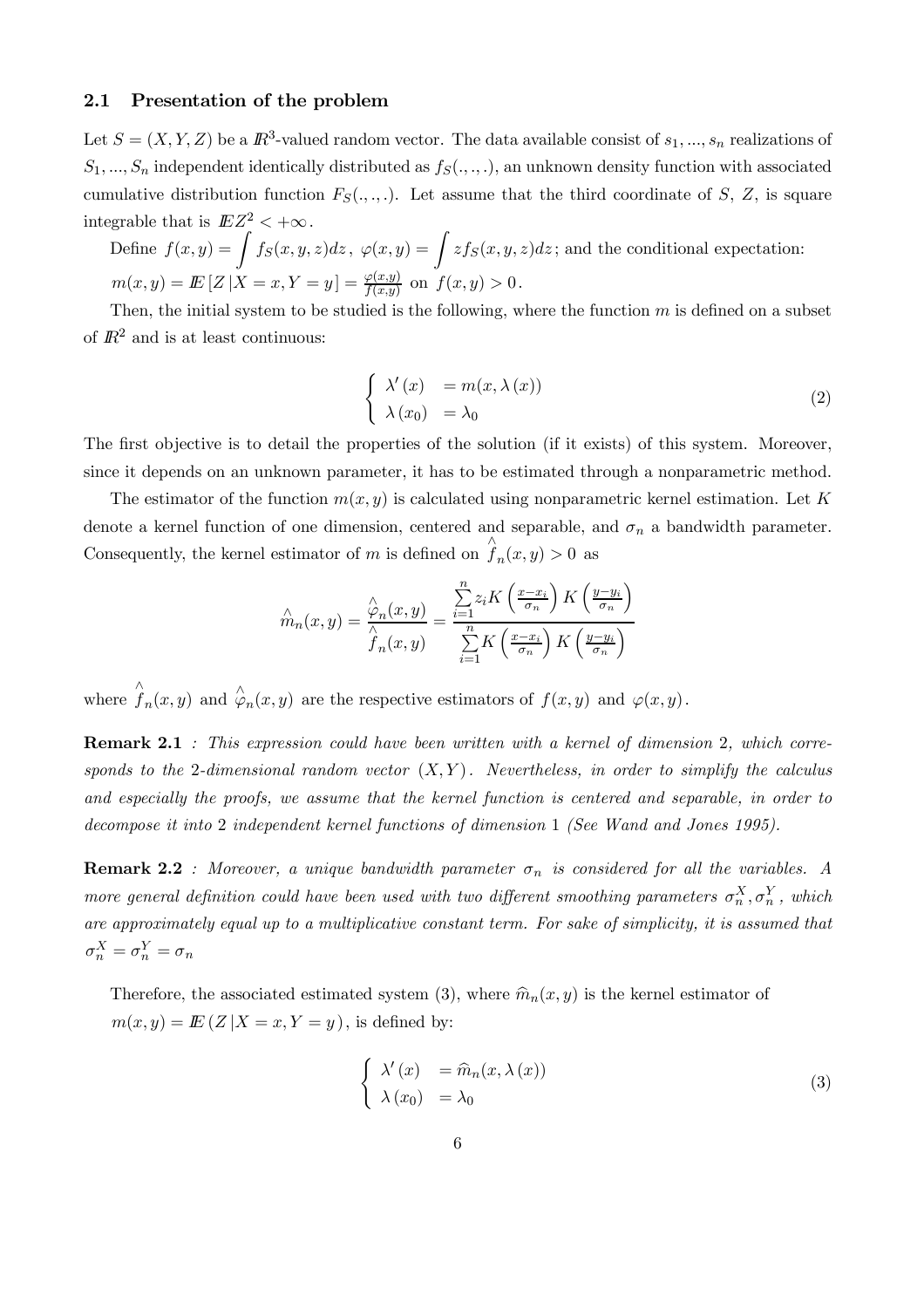Before studying the convergence of two possible solutions, let check whether or not there exists a unique solution for both systems and also if the solutions are stable under small perturbations of initial conditions. In other words, the objective of the next part is to study the well-posedness of a particular inverse problem.

#### 2.2 Link with inverse problems theory

Denote by A an operator which depends on two arguments, m and  $\lambda$ , such that:

$$
A(m,\lambda) = \lambda' - m\left(.,\lambda\right)
$$

Therefore, solving equation (2) is equivalent to solving:

$$
\begin{cases}\nA(m,\lambda) = 0 \\
\lambda(x_0) = \lambda_0\n\end{cases}
$$
\n(4)

The objective is then to express the solution  $\lambda$  as a function of m, that is:  $\lambda = \Phi(m)$ . Such a kind of problem obviously belongs to the inverse problem theory (Florens 2000). The properties of the solution  $\lambda$  will in particular depend on the regularity of the initial operator A.

A classical class of inverse problems deals with integral operators. Inversion of some integral operators has already been studied, like Fredholm integral (Groetsch 1984), Abel type equation (Garza, Hall and Ruymgaart 1999). These kind of operators are usually linear and compact on Hilbert spaces  $(L^2)$  (Van Rooij and Ruymgaart 1999). The differences between these examples and (4) are mainly twofold. First, without imposing restrictions on the form of the function  $m$ , the relation (4) defines a nonlinear equation to solve. Therefore, one important step of this analysis will be to try to linearize this relation in order to study its properties. Further, the operator to invert is a differential one, and then, contrary to integral operators, has not the good regularity properties expected for the previous ones. For example, A will not be continuous with respect to the uniform norm, but for some Sobolev norm (detailed later).

Let now study the well-posedness of our problem: if it admits a unique solution stable under perturbation of the function m (when m is replaced by a kernel estimator  $\hat{m}_n$ ).

## 2.3 Identification and overidentification

The study of identification and overidentification is needed for both systems (2) and (3).

#### 2.3.1 Study of the true differential equation

Consider first the initial system (2). The proof for existence and uniqueness of a solution  $\lambda$  is given using a well-known analysis result on ordinary differential equations: the Cauchy-Lipschitz theorem (Schwartz 1970).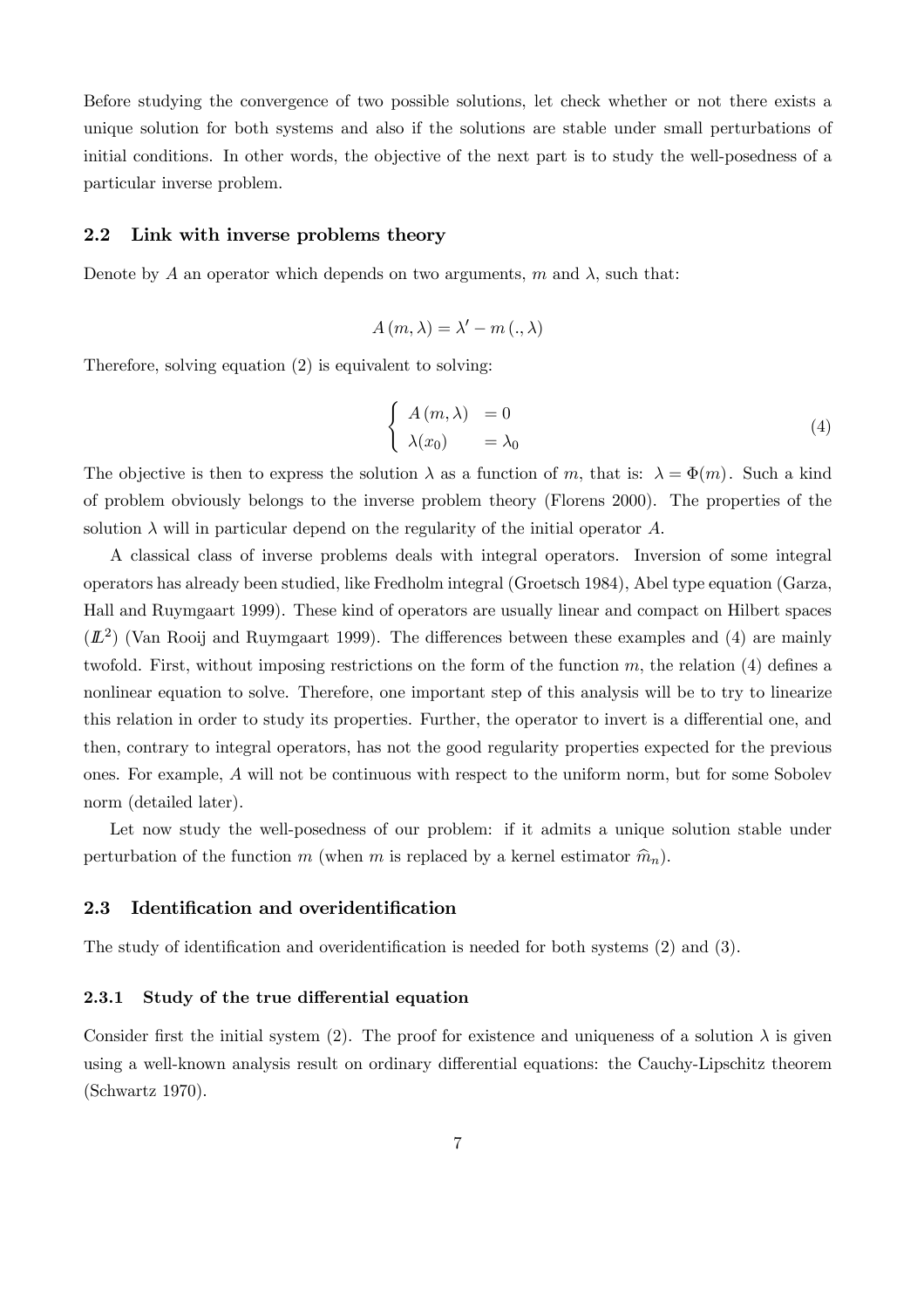Let  $I = [x_0 - a, x_0 + a]$  for  $a > 0$  and  $C(I)$  be the Banach space of continuous functions  $x(t)$  on I with the sup norm  $||x||_{\infty} = \max_{t \in I} |x(t)|$ .

In what follows, without loss of generality, assume that  $x_0 = \lambda_0 = 0$ , so that  $I = [-a, a]$ . Define  $D = \{(x, y) ; |x| \le a, |y| \le b\}$  and  $C_{b,0}(I) = \{u \in C(I); u(0) = 0, ||u||_{\infty} \le b\}.$  The following assumptions are made:

$$
[a] : \max_{(x,y)\in D} |m(x,y)| < b/a
$$
  

$$
[b] : |m(x,y_1) - m(x,y_2)| \le k |y_1 - y_2|, \forall (x,y_i) \in D \text{ such that } c = ka < 1.
$$

**Lemma 2.1** : Under assumptions [a] and [b], there exists a unique solution to (2),  $\lambda \in C_{b,0}(I)$ 

This result comes from the Cauchy-Lipschitz theorem; the mathematical points are detailed in the mathematical appendix.

Both assumptions  $[a]$  and  $[b]$  lead to some comments on the regularity imposed on m and f that are detailed below.

Remark 2.3 : First, the important condition for proving existence and uniqueness of a solution is assumption  $[b]$ . Indeed, assumption  $[a]$  is just imposed by the local definition of our solution on D. Moreover, it is not very restrictive since the parameter a will usually be chosen small enough; in particular, if the function m is continuous, this assumption can be satisfied for a well-chosen a.

**Remark 2.4** : Assumption [b] imposes m to be continuous on D and to satisfy the Lipschitz condition uniformly on the second argument; in particular a sufficient condition on m to verify this assumption is to be continuously differentiable of order 1 on  $D$  (or that m is continuously differentiable of order 2 on D, as needed for the mean square convergence).

**Remark 2.5** : Thanks to Cauchy-Lipschitz theorem, a unique solution  $\lambda$  can be defined inside a compact neighborhood of the initial condition  $(0, 0)$ . It could be interesting to find the optimal interval I and a maximal solution defined on this optimal interval, or in other words, to check if the solution can be extended to a larger interval. Theoretically, under the same assumptions, it can be proved that it exists a unique maximal solution. That means concretely to piece together local solutions if the intersection of their definition intervals is not empty.

Remark 2.6 : Note that these assumptions [a] and [b] are in particular satisfied under standard regularity assumptions on f, like continuity and continuous derivability, and it is not necessary to restrict the definition domain of f to compact support (contrary to standard assumptions in nonparametric estimation), or to worry about kernel estimation in the boundary of finitely supported random variables. In other words, in principle, there is no need here for imposing compact supports on the variables  $X, Y, Z$  or for bounding f from below. The restriction to a compact neighborhood around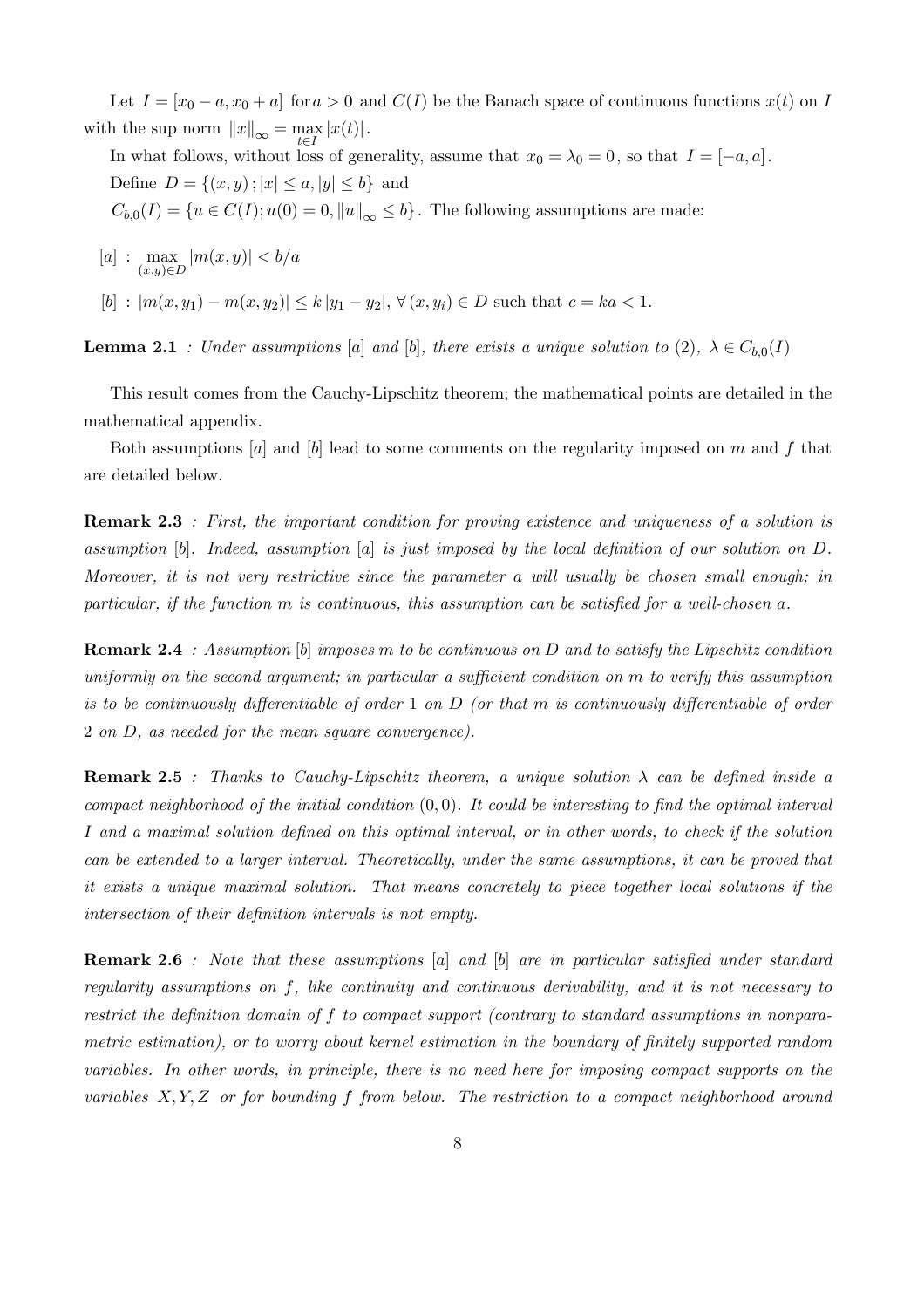$(0,0)$  will be imposed in a second step when defining a unique solution to the differential equation. Then, construct the conditional expectation  $m(x, y)$  (and its associated estimator  $\hat{m}_n(x, y)$ ) on every point where  $f(x, y) > 0$  and just restrict it to a compact support D only to define the solution of the differential equation.

However, in order not to rule out simple cases like uniform random variables, we don't define  $\varphi$ and f on  $\mathbb{R}^2$  but consider that any compact subset  $\Theta$  of  $\mathbb{R}^2$  containing D is a good condidate for the definition domain of these functions.

**Remark 2.7** : Moreover, to be sure that the function m is defined on D, we implicitely assume that f is strictly positive on D. By continuity, under the assumption that  $f(0,0) > 0$ , it will always be possible to define a neighborhood around  $(0,0)$  where m is well defined.

To summarize, here are the assumptions imposed on  $\varphi$  and f:

 $[A_1(s_1)]$  (i)  $\varphi$  and f are continuous bounded functions on a compact subset  $\Theta \subset \mathbb{R}^2$ , such that  $D \subset int(\Theta)$ (interior of  $\Theta$ ), and continuously differentiable of order  $s_1$  on D

(*ii*)  $f(0,0) > 0$ .

This assumption depends on one parameter  $s_1$  which captures the regularity of the function  $f$ .

#### 2.3.2 Study of the estimated differential equation

To calculate  $\hat{m}_n(x, y)$ , introduce some nonparametric kernel estimator with a kernel function K. As mentioned before, K is a one dimension kernel for sake of simplicity. Here are the assumptions required for  $K$ :

 $[A_2(r, s_2)]$  (i) K is a bounded and Lebesgue integrable function of R into R.  $\int^{+\infty}$ −∞  $K(x)dx=1$ . (*ii*) K is of order  $r \ge 2$ , that is:  $\forall 1 \le p < r$ , −∞ + $\infty$ <br> $x^p K(x) dx = 0,$ −∞  $+\infty$ <br> $x^r K(x) dx \neq 0$  and  $\int^{+\infty}$ −∞  $|x|^{r}$  |K(x)|  $dx < +\infty$ , where  $x \in \mathbb{R}$ . (*iii*) K is continuously differentiable up to order  $s_2$  and its derivatives of order up to  $s_2$  are in  $L^2(\mathbb{R})$ .

This assumption depends on two parameters  $r$  and  $s_2$ , which correspond to the order and the regularity of the function K. When  $r = 2$ , K is of order 2, which is a common used assumption. Further restrictions may be imposed on  $K$ , as in the next section, with the notion of kernel of order 3 (which is of course no longer symmetric). Such an additional assumption may be useful when solving the inverse problem, in particular when the operator to inverse regularizes the initial estimator  $\hat{m}_n$ .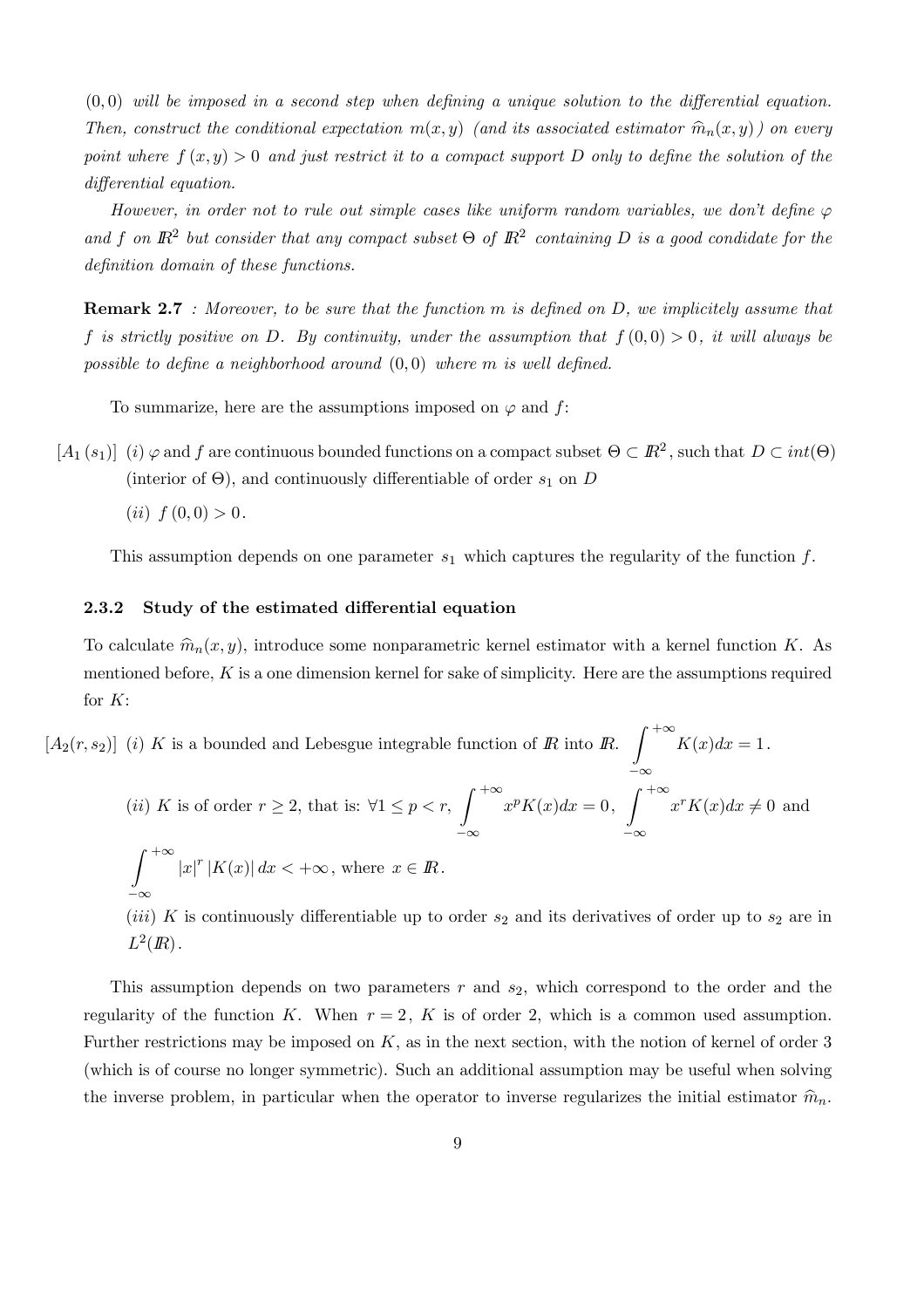This point will be explored later, let just remark that solving this differential equation allows to obtain a function  $\lambda$  whose regularity properties are increased compared to m. This smoothing property can obviously also be observed for the associated estimated functions  $\widehat{\lambda}_n$  and  $\widehat{m}_n$ .

As noted in remark  $(2.4)$ , assume that m is continuously differentiable of order 1 on D; moreover thanks to assumption  $[A_2(r, s_2 = 1)]$ , the estimator  $\hat{m}_n$  is also at least continuously differentiable of order 1 on  $D$ . Therefore, Cauchy-Lipschitz theorem proves that for all  $n$  there exists a unique local solution  $\widehat{\lambda}_n$  to the system (3). In particular:

$$
\forall n \ge 0, \exists k_n, \forall (x, y_i) \in D, |\widehat{m}_n(x, y_1) - \widehat{m}_n(x, y_2)| \le k_n |y_1 - y_2|
$$

Moreover, under the assumption of uniform convergence a.s of  $\frac{\partial}{\partial y}\hat{m}_n$  to  $\frac{\partial}{\partial y}m$  (the notation  $\frac{\partial}{\partial y}$  (resp.  $\frac{\partial}{\partial x}$ ) represents the derivative with respect to the 2nd (resp.1st) variable), it is possible to define a global lipschitz factor for the functions  $\hat{m}_n$ ,  $n \geq 0$ , and m. This will be useful to check the stability of the inverse problem. Let first assume the following properties to ensure the uniform convergence of  $\frac{\partial}{\partial y}\widehat{m}_n$  to  $\frac{\partial}{\partial y}m$ :

 $[A_3]$  (i) The derivative of K, K', is bounded and lipchitzian

(*ii*) For  $n \to +\infty$ ,  $\sigma_n \to 0$  and  $\frac{n\sigma_n^3}{\log n} \to +\infty$ 

**Lemma 2.2** : Under the assumptions  $[A_1(s_1 = 1)], [A_2(r, s_2 = 1)]$  with  $r \geq 2$ , and  $[A_3]$ , there exists almost surely a real  $k > 0$  which defines a unique Lipschitz factor for all the functions  $\hat{m}_n$ ,  $n \ge 0$ , and m on a compact neighborhood of  $(0, 0)$ .

#### 2.3.3 Conclusion on our inverse problem

The last point to check is the stability of our solutions  $\lambda$  and  $\lambda_n$ , using the result of the previous lemma. Introduce another notation, the Picard operator associated to the equation (2):

$$
T: \begin{cases} C_{b,0}(I) & \to C_{b,0}(I) \\ u & \to T(u) \end{cases}
$$

such that:

$$
\forall x \in I, T(u)(x) = \int_0^x m(s, u(s))ds
$$

and define the estimated associated Picard operator:

$$
\left(\widehat{T}_n u\right)(x) = \int_0^x \widehat{m}_n(s, u(s)) ds
$$

As a consequence of the Cauchy-Lipschitz theorem,  $\lambda$  is a fixed point of  $T(T(\lambda) = \lambda)$  and  $\widehat{\lambda}_n$  is a fixed point of  $\widehat{T}_n(\widehat{T}_n(\widehat{\lambda}_n) = \widehat{\lambda}_n)$ . Then, Lemma (2.2) allows to derive the following result: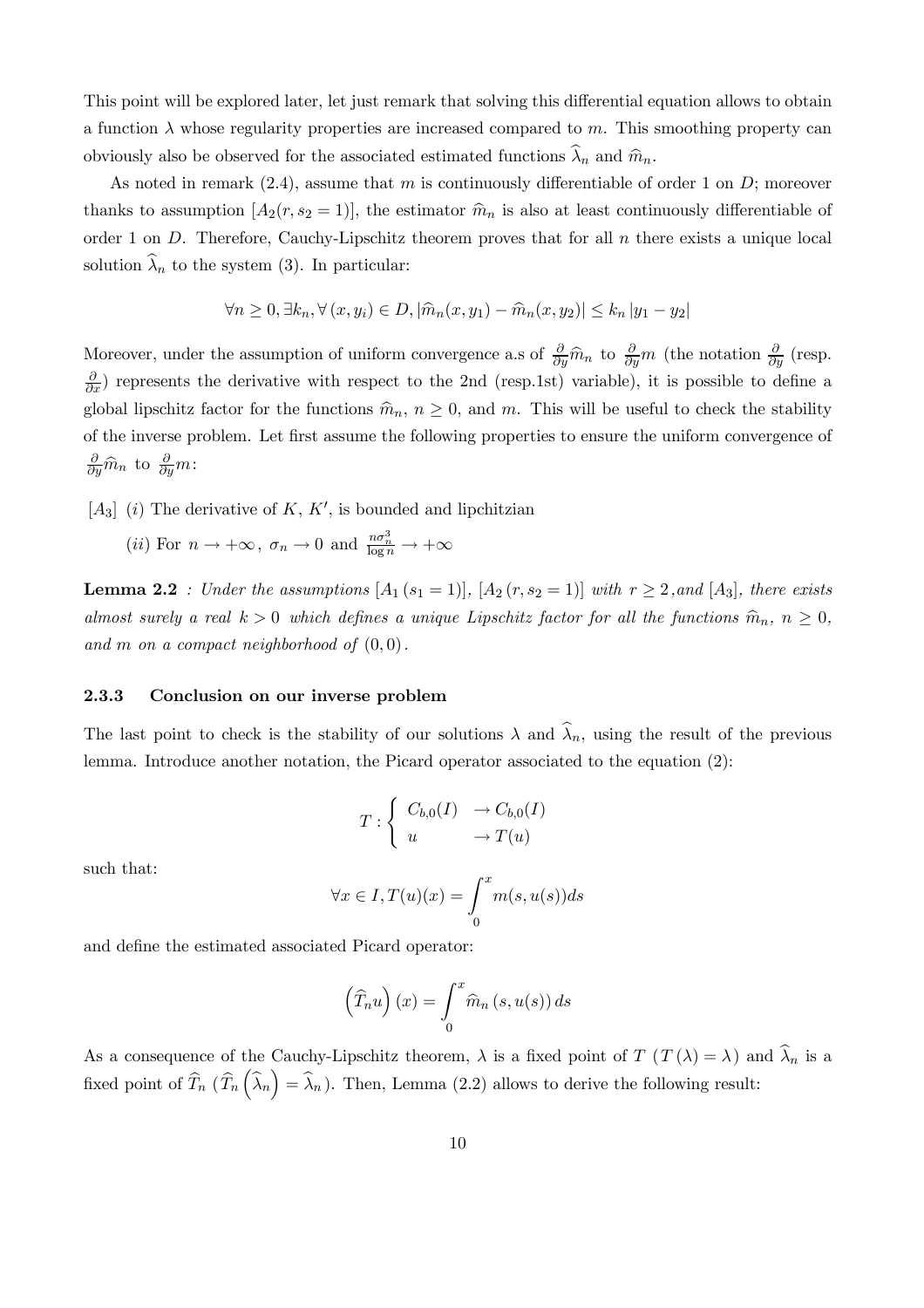$$
d_{\infty}(\widehat{\lambda}_n, \lambda) \le \frac{1}{1 - c} d_{\Pi_k(I)}(\widehat{T}_n, T) \tag{5}
$$

where  $d_{\infty}$  and  $d_{\Pi_k(I)}$  are uniform norms defined respectively on the subsets I and  $C_{b,0}(I)$ :

$$
\begin{cases}\n d_{\infty}(u, v) &= \sup_{t \in I} |u(t) - v(t)| \\
 d_{\Pi_k(I)}(T_1, T_2) &= \sup_{y \in C_{b,0}(I)} d_{\infty}(T_1 y, T_2 y)\n\end{cases}
$$

and  $c$  is a constant that does not depend on  $n$ . (See appendix for details).

This inequality is quite interesting since it links known operators  $\widehat{T}_n$  and T to unknown functions  $\widehat{\lambda}_n$  and  $\lambda$ . Indeed,  $\widehat{T}_n$  represents the integral of the kernel regression and it is easier to study the convergence of  $\widehat{T}_n$  to T. Therefore, this inequality gives a first result of convergence for the interest parameter  $\lambda$ , under the condition of uniform convergence of  $\widehat{T}_n$  to T. This is a first easy result to obtain without calculating explicitly the function  $\lambda$ . The next section will give results on the asymptotic rate of convergence of  $\widehat{\lambda}_n$  to  $\lambda$  in mean square and in law. So, this relation is a first step in exploiting the link between m and  $\lambda$ , but of course, this first analysis needs to be investigated.

Moreover, this inequality allows to conclude that the inverse problem is stable, since the perturbation involved in the solution is controlled by the initial perturbation. Therefore, the system (2) defines a well-posed inverse problem, and there exists a unique solution which is stable.

The last result proves the uniform consistency in probability of our estimator. Indeed, following equation (5), we have:

$$
\sup_{x \in I} \left| \widehat{\lambda}_n(x) - \lambda(x) \right| \le C. \sup_{(x,y) \in D} |\widehat{m}_n(x,y) - m(x,y)|
$$

where  $C = \frac{a}{1-c}$ .

**Proposition 2.1** : Assume the following properties  $[A_1 (s_1 = 1)], [A_2 (r, s_2 = 1)], [A_3], \,I\!\!E \left(Z^2\right) < +\infty$ . Then,

$$
\sup_{x \in I} \left| \widehat{\lambda}_n(x) - \lambda(x) \right| \stackrel{P}{\to} 0
$$

The next sections deal with numerical implementation, which is useful in practice, and results on the asymptotic convergence of the estimated solution  $\widehat{\lambda}_n$  to the true one  $\lambda$ .

## 3 Numerical implementation

The numerical aspect of this method is quite important in order to implement a numerical approximation of the solution and of the error of estimation in concrete cases. Indeed, the system to solve is the following: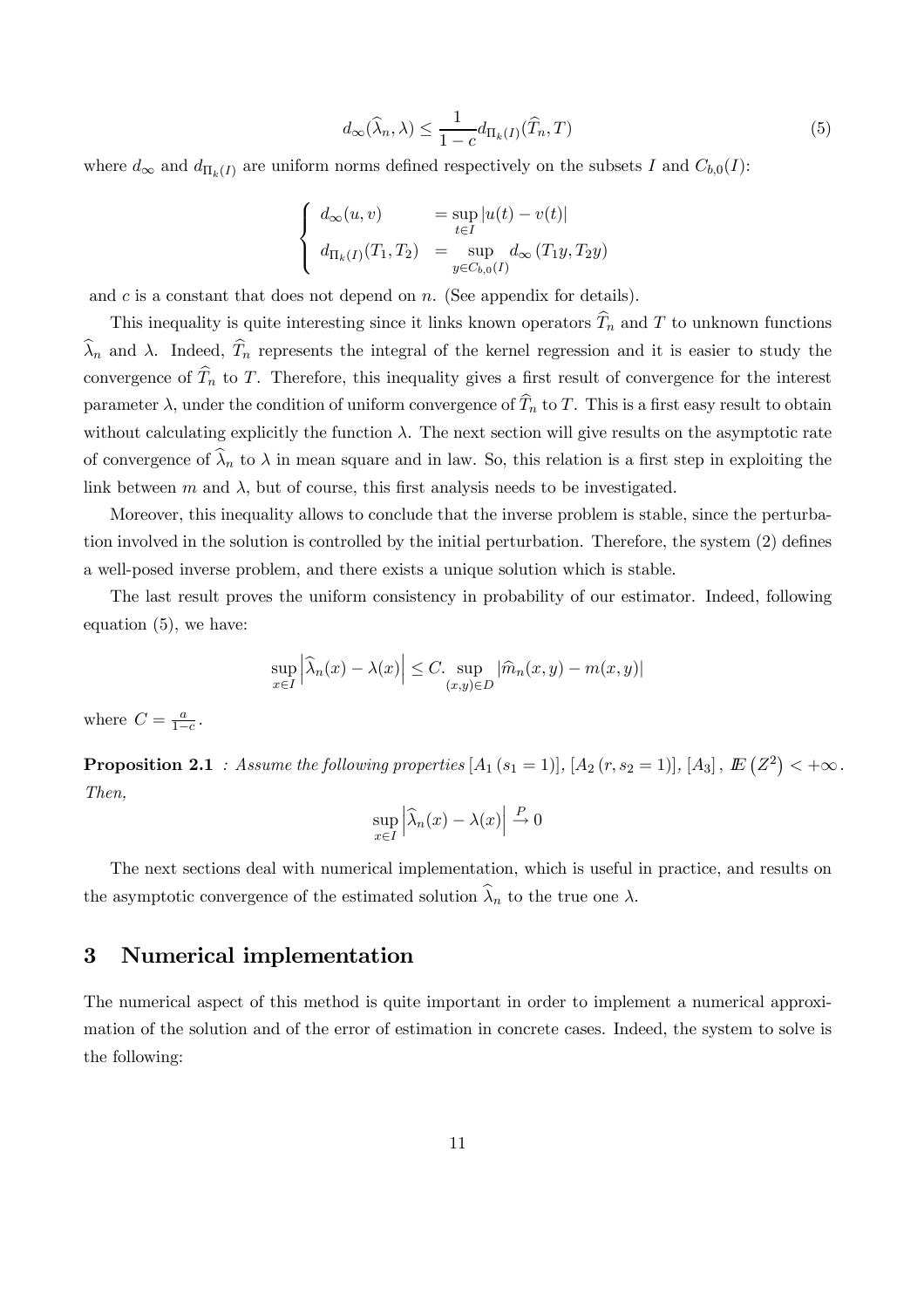$$
\begin{cases} \lambda'(x) = \frac{\sum\limits_{i=1}^{n} Z_i K\left(\frac{x-X_i}{\sigma_n}\right) K\left(\frac{\lambda(x)-Y_i}{\sigma_n}\right)}{\sum\limits_{i=1}^{n} K\left(\frac{x-X_i}{\sigma_n}\right) K\left(\frac{\lambda(x)-Y_i}{\sigma_n}\right)} \\ \lambda(x_0) = \lambda_0 \end{cases}
$$

This expression is intentionally simplified by using a 1-dimensional kernel function. The idea is to find some intuition whether or not the estimated system could transform the initial problem (2) into an easier one to compute. Unfortunately, restrictions on the form of  $K$  to obtain an explicit estimated solution are not obvious, so the objective is now to stick to a more traditional approach and use some algorithm to approximate the solution.

Under Cauchy-Lipschitz assumptions, the Euler-Cauchy algorithm, which is a particular one step method of implementation, can be used. This is not the most impressive method but it is first a very easy method to implement and moreover as its speed of convergence is the slowest one, it will give an good idea of the performance that can be reached. Let briefly recall the methodology. The idea is to subdivide the interval  $I = [-a, a]$  with p equidistant points  $x_1, ..., x_p$  where  $x_{i+1} = x_i + h$  and  $h = 2a/p$  (assuming that  $x_0 = \lambda_0 = 0$ ). Then, to each  $x_i$  is associated a  $\lambda_i$  defined recurrently by the following equation:

$$
\begin{cases}\n\lambda_{i+1} = \lambda_i + h m_h(x_i, \lambda_i) \\
\lambda_0 = 0\n\end{cases}
$$
\n(6)

In the particular case of Euler algorithm,  $m_h = \hat{m}_n$ . The solution approximated will be the polygonal map that joins the points  $(x_n, \lambda_n)$ , and it converges to the exact solution, under the assumption that  $m_h$  follows the Lipschitz assumption. Let study more precisely the convergence of this solution. Define  $e_i = \lambda_i - \lambda(x_i)$  the approximation error. If  $\hat{m}_n$  is a continuously differentiable function, then it can be proved that:

$$
e_p = O(h) = O\left(\frac{1}{p}\right)
$$

Therefore, denote by  $\hat{\lambda}_{nh}$  the solution of the approximated system above (6). Using an triangular inequality:

$$
\left| \widehat{\lambda}_{nh} - \lambda \right| \leq \underbrace{\left| \widehat{\lambda}_{nh} - \widehat{\lambda}_{n} \right|}_{A} + \underbrace{\left| \widehat{\lambda}_{n} - \lambda \right|}_{B}
$$

The second term B will be studied in the next section. Moreover, assume that  $h = O(\frac{1}{n})$  (it is possible since there is no restriction in the choice of h). Then,  $A = O\left(\frac{1}{n}\right) = o\left(\frac{1}{\sqrt{n}}\right)$  $\overline{n}$ ). The result in the next section will also show that the rate of convergence of B to 0 in mean square is less than  $\frac{1}{\sqrt{n}}$ .

So, using the Euler approximation, when  $\begin{cases} n \to +\infty \end{cases}$  $p \rightarrow +\infty$ ,  $\lambda_{nh}$  converges to  $\lambda$  with the rate of convergence of B.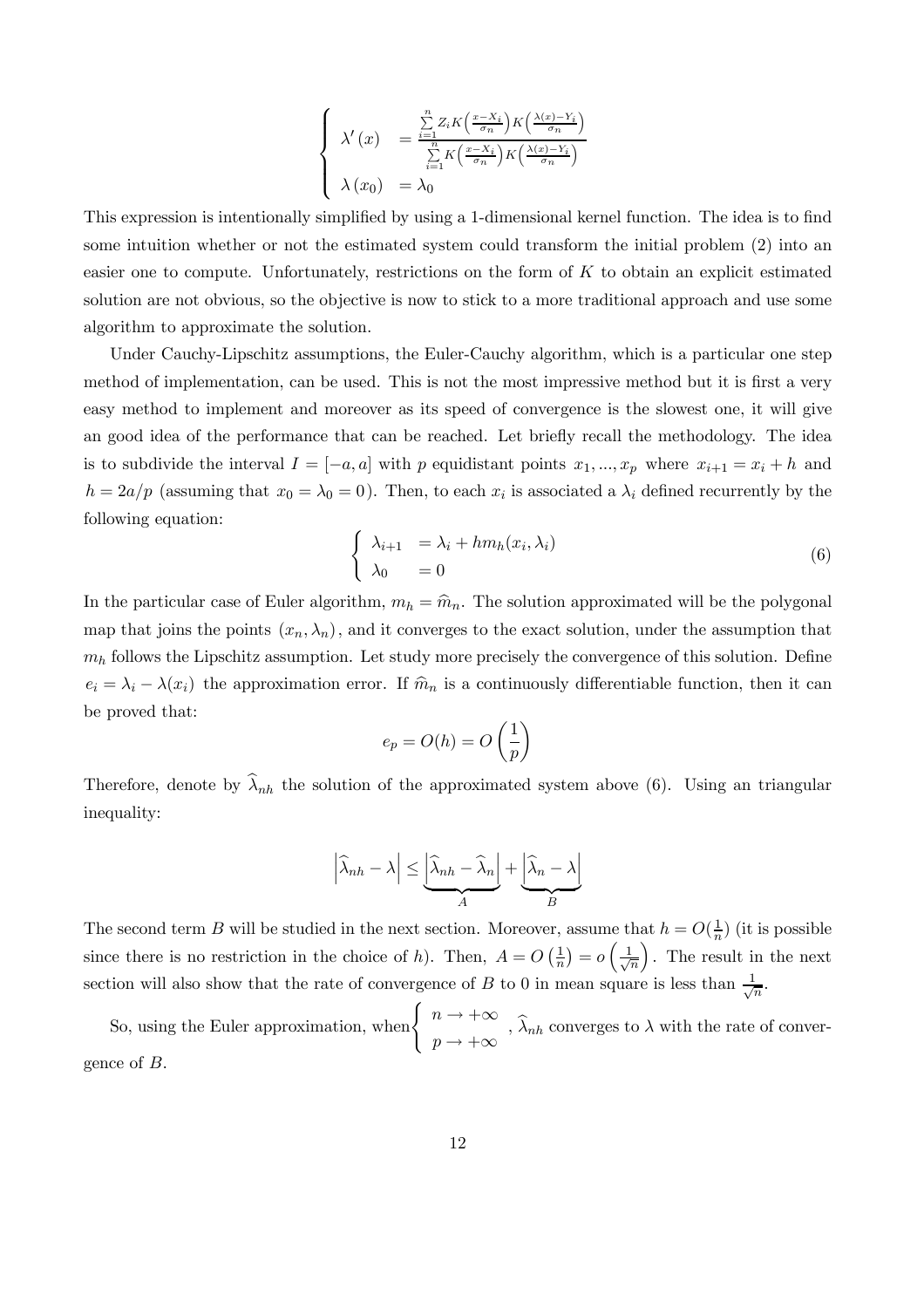That was an example of numerical resolution. In fact, the Lipschitz assumption will allow to find various consistent methods, like Heun's method, Runge -Kutta's method (see Sibony & Mardon 1984). These more subtle methods differ by the use of different functions  $m_h$ , but of course the final rate of convergence will not change since they have a higher speed of convergence.

## 4 Asymptotic behavior of the estimated solution

This section gives theorems that establish conditions for convergence in mean square based on some linearization in probability and asymptotic normality. In what follows, it will always be assumed that the inverse problem is well-posed.

As noted previously, the system to solve is a nonlinear one that is why the first result concerns the linearization of the difference  $\hat{\lambda}_n - \lambda$  in order to study next its asymptotic properties. The methodology used is closely related to some delta method for functionals of the nonparametric kernel estimator. In a way, our objective is to use an extension of the classical framework as presented in van der Vaart and Wellner (1996), and derive properties for functionals of the conditional expectation kernel estimator.

#### 4.1 Linearization of the problem

The following preliminary result tries to transform the nonlinear equation into a linear problem.

**Proposition 4.1** : (i) Under the assumptions of proposition 2.1, it can be proved that:

$$
\forall x \in I, \widehat{\lambda}_n(x) - \lambda(x) = \int_0^x \left( (\widehat{m}_n - m)(t, \lambda(t)) \cdot e^{\left[ \int_t^x \frac{\partial}{\partial y} m(u, \lambda(u)) du \right]} \right) dt + R_{1,n}(x)
$$

where  $R_{1,n}(x) = o_P (\|\widehat{m}_n - m\|_{\infty})$  and  $\|\widehat{m}_n - m\|_{\infty} = \sup_{(x,y)\in D} |\widehat{m}_n(x,y) - m(x,y)|$ .

(ii) Assume moreover that m and  $K$  are continuously differentiable of order 2, then the previous decomposition can be transformed:

$$
\forall x \in I, \widehat{\lambda}_n(x) - \lambda(x) = \int_0^x \left( (\widehat{m}_n - m)(t, \lambda(t)).e^{\left[ \int_t^x \frac{\partial}{\partial y} m(u, \lambda(u)) du \right]} \right) dt + R_{2,n}(x)
$$

where  $R_{2,n}(x) = O_P \left( \|\hat{m}_n - m\|_2^2 \right)$  $\Big)$  and  $\|\widehat{m}_{n} - m\|_2^2 =$  $\int$  $\left(\widehat{m}_n - m\right)^2(x, y) dx dy$ 

This preliminary result is crucial for the rest of the paper. Indeed, our problem is splitted into two parts: a linear one that behaves as the integral of the conditional expectation, and a residual term that converges to zero. The next step is to study the convergence of each term.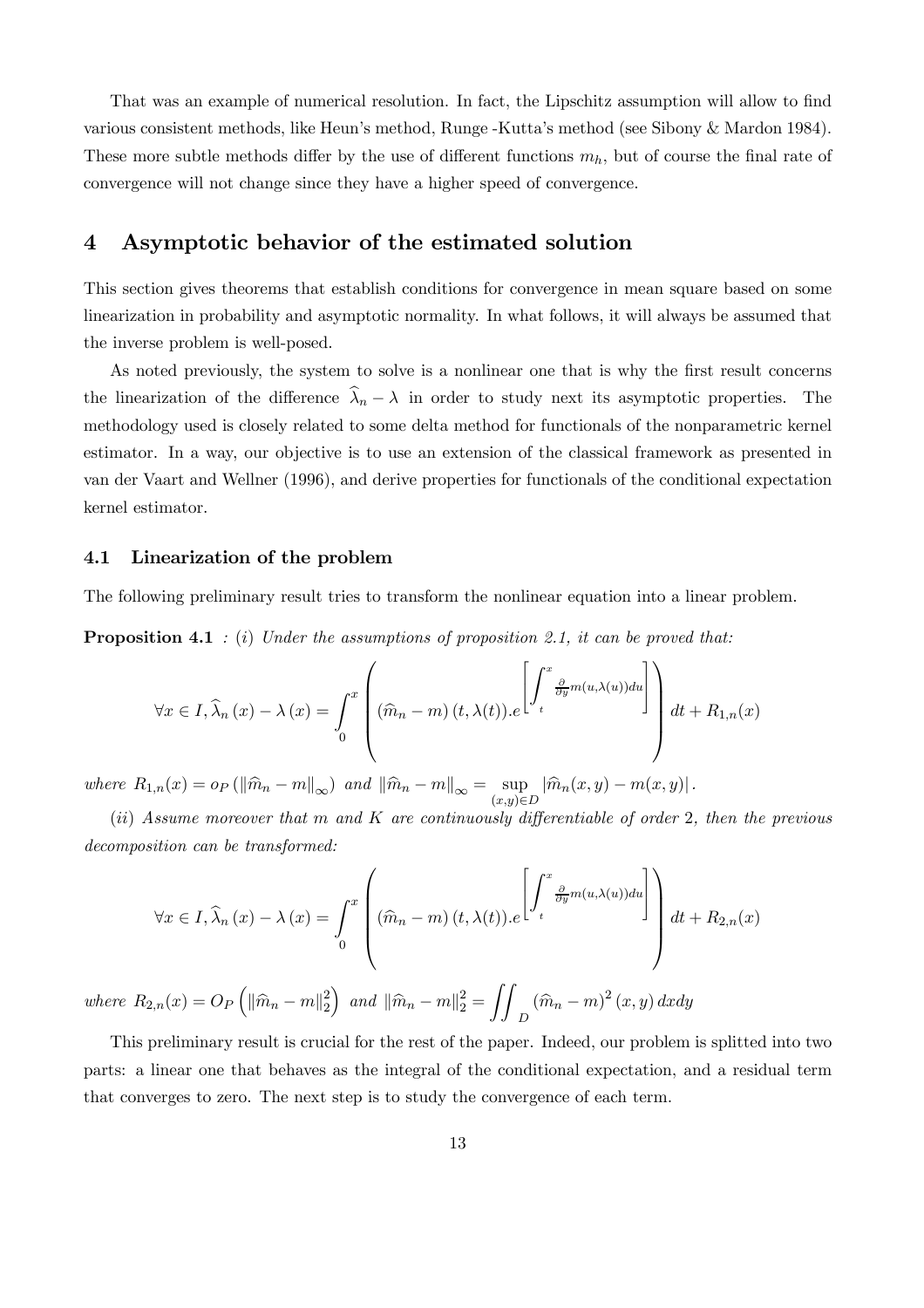**Remark 4.1** : Both residual terms  $R_{1,n}(x)$  and  $R_{2,n}(x)$  depend on the argument x, as well as the functions  $\widehat{\lambda}_n(x)$  and  $\lambda(x)$ . The results we demonstrate in what follows are pointwise and not uniform with respect to x. More precisely,  $\|\widehat{m}_n - m\|_{\infty} = \sup_{(x,y)\in D} |\widehat{m}_n(x,y) - m(x,y)|$  and

 $\|\widehat{m}_n - m\|_2^2 =$  $\int$  $(\hat{m}_n - m)^2(x, y) dx dy$  are calculated on the compact neighborhood D strictly<br>P. included in the definition domain  $\Theta$ . These norms do not depend on any argument x or y. Both residual terms can be expressed the following way:

$$
R_{1,n}(x) = o_P(||\widehat{m}_n - m||_{\infty})
$$
  
=  $||\widehat{m}_n - m||_{\infty} o_P(1)$ 

$$
R_{2,n}(x) = O_P\left(\|\widehat{m}_n - m\|_2^2\right)
$$
  
=  $\|\widehat{m}_n - m\|_2^2 O_P(1)$ 

and both op (1) and  $O_P(1)$  are functions of one argument x, like the functions  $\lambda$  and  $\lambda_n$ .

**Remark 4.2** : In order to stick to the most general case, assume that  $\frac{\partial}{\partial x}m \neq 0$  and that  $\frac{\partial}{\partial y}m \neq 0$ . Indeed, if  $\frac{\partial}{\partial y}m=0$ , the solution would simply be:

$$
\lambda(x) = \int_0^x m(t)dt
$$

which will be much easier to study. Moreover, when  $\frac{\partial}{\partial x}m = 0$ , consider the particular autonomous equation, that is:

$$
\begin{cases}\n\lambda'(x) &= m(\lambda(x)) \\
\lambda(0) &= 0\n\end{cases}
$$

This is also a direct application of integration of nonparametric kernel estimators, with a  $\sqrt{n}$  rate of convergence, the same result as expected for the case  $\frac{\partial}{\partial y}m = 0$ .

The following preliminary result allows us to get rid off the residual term in probability.

[A<sub>4</sub>] For  $n \to +\infty$ ,  $\sqrt{n} \sigma_n^{4+1/2} \to 0$ 

**Proposition 4.2** : Assume the following properties:  $[A_1(s_1 = 2)], [A_2(r, s_2 = 2)], [A_3], [A_4]$  and  $E(Z^2) < +\infty$ . Then,

$$
\sqrt{n\sigma_n}\left\|\widehat{m}_n - m\right\|_2^2 \stackrel{P}{\to} 0
$$

The next step is to concentrate on the asymptotic properties of the first term in the decomposition of proposition 4.1, that is mean square convergence and optimal choice of the bandwidth. The previous result will be useful at last to conclude for the asymptotic normality of our estimator, since the second part can be neglected in probability. Let us now concentrate on the first part of our decomposition.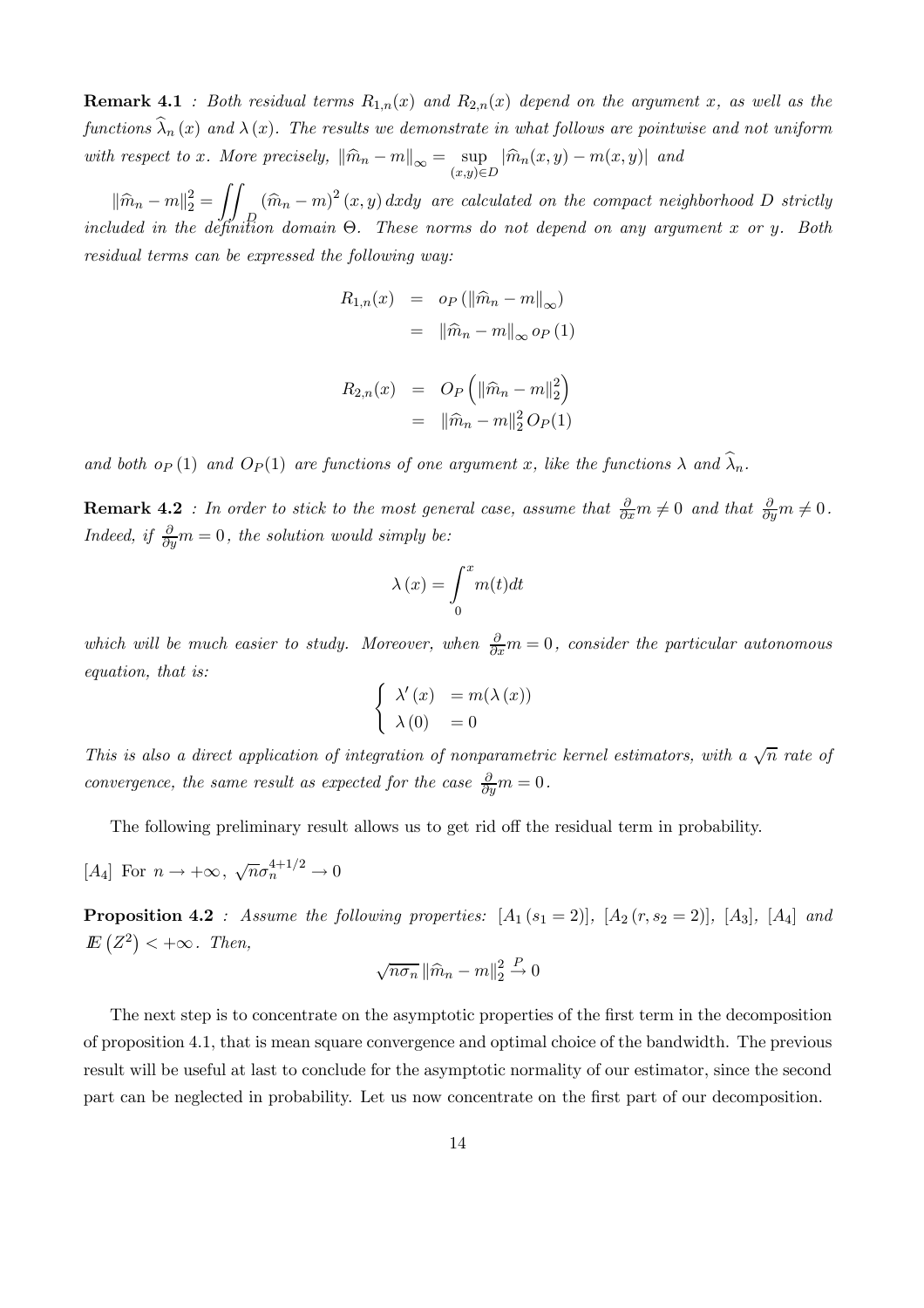#### 4.2 Asymptotic mean square properties

The next result can be demonstrated with a second order kernel. This is a usual context for studying kernel estimators, and it is sufficient to prove the asymptotic consistency of our estimated solution. Moreover, we assume from now on that  $m$  is a continuously differentiable of order 2 function. Thanks to the assumption  $[A_2(r, s_2 = 2)]$ , the associated estimator is also continuously differentiable of order 2. We first derive a convergence in mean square for the linear part  $I_n(x)$  of the following expansion:

$$
\int_{0}^{x} \left( (\hat{m}_{n} - m) (t, \lambda(t)) \cdot e^{\left[ \int_{t}^{x} \frac{\partial}{\partial y} m(u, \lambda(u)) du \right]} \right) dt = \int_{0}^{x} \left( \left( \frac{\hat{\varphi}_{n} - m \cdot \hat{f}_{n}}{f} \right) (t, \lambda(t)) \cdot e^{\left[ \int_{t}^{x} \frac{\partial}{\partial y} m(u, \lambda(u)) du \right]} \right) dt + R_{3,n}(x)
$$
  
=  $\hat{I}_{n}(x) + R_{3,n}(x)$ 

Our purpose is to linearize the initial estimator with respect of the density function in order to study the asymptotic mean square error. We derive some asymptotic results on  $I_n(x)$  and show that the residual term  $\sqrt{n\sigma_n}R_{3,n}(x)$  converges in probability to zero.

**Theorem 4.1** : Assume the following properties:  $[A_1 (s_1 = 2)], [A_2 (r = 2, s_2 = 2)], [A_3], [A_4]$  and  $I\!\!E\left(Z^2\right)$  <  $+\infty$ . Assume moreover that the partial derivatives of f are bounded. Then:

$$
\forall x \in I, \mathbf{E} \left[ \widehat{I}_n(x) \right]^2 = \frac{1}{n\sigma_n} \|K\|_2^2 \int_0^x \frac{v(t,\lambda(t))}{f(t,\lambda(t))} \gamma(x,t)^2 dt. \ (1+o(1))
$$
  
+ 
$$
\frac{\sigma_n^4}{4} \left( \int u^2 K(u) du \right)^2 \left[ \int_0^x \frac{\int_0^x \gamma(x,t) \int \left( \frac{z - m(t,\lambda(t))}{f(t,\lambda(t))} \right) \gamma(x,t) \, d\lambda(t) \right]_0^x}{\left( \frac{\partial^2 f_S}{\partial x^2} (t,\lambda(t),z) + \frac{\partial^2 f_S}{\partial y^2} (t,\lambda(t),z) \right) dz dt} \right] \tag{1+o(1)}
$$

where

$$
\gamma(x,t) = e^{\left[\int_t^x \frac{\partial}{\partial y} m(u,\lambda(u)) du\right]}
$$

and

$$
v(t, \lambda(t)) = \int (z - m(t, \lambda(t)))^2 \frac{f_S(t, \lambda(t), z)}{f(t, \lambda(t))} dz
$$

is a version of  $Var(Z|X=t, Y = \lambda(t))$ 

**Proposition 4.3** : Under the assumptions of proposition  $4.2$ ,

$$
\forall x \in I, \sqrt{n\sigma_n} R_{3,n}(x) \stackrel{P}{\to} 0
$$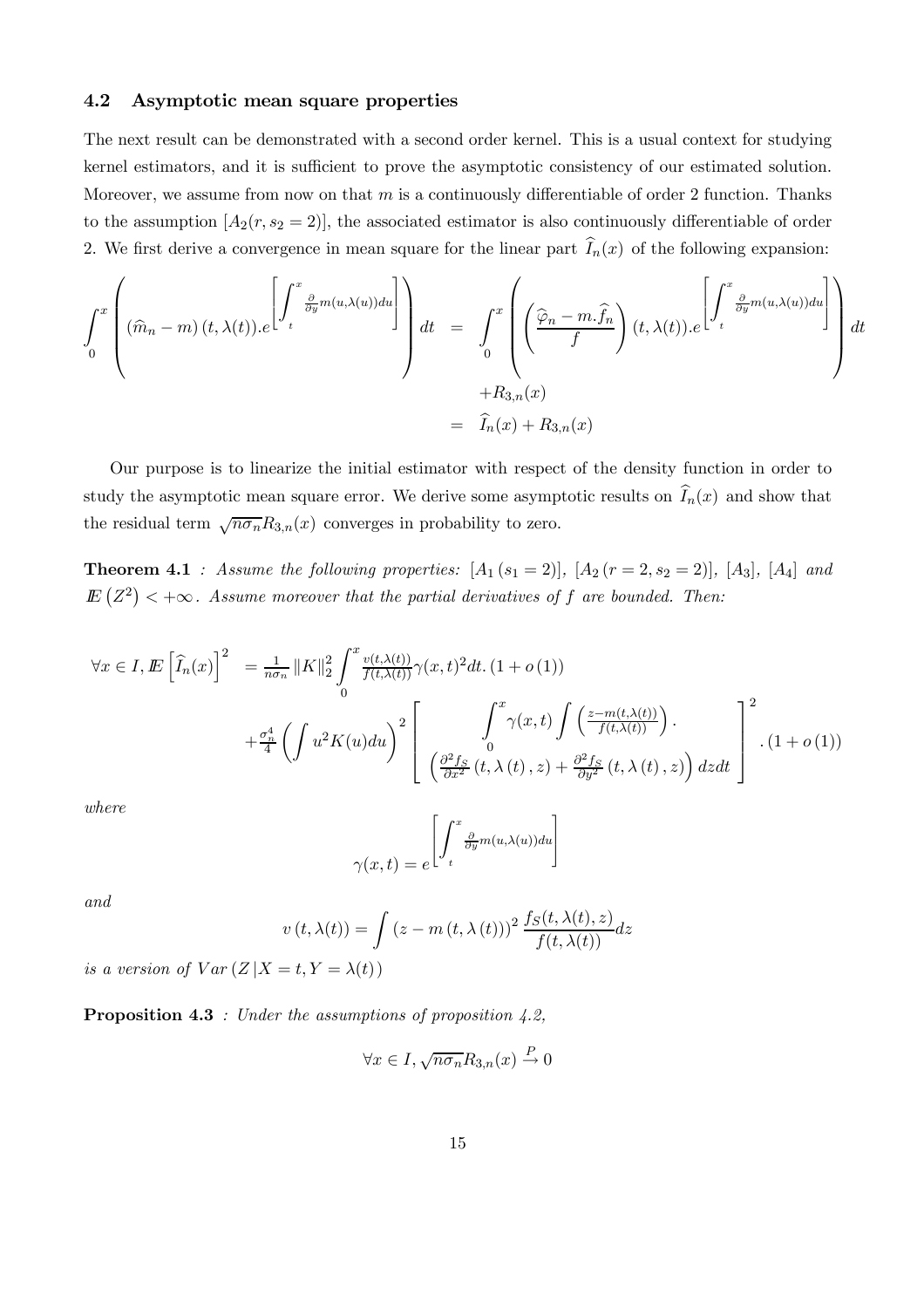This first theorem shows the consistency in mean square of  $I_n(x)$ .

Some comparisons can already be derived with the initial nonparametric kernel estimator  $\hat{m}_n$ . Indeed, recall the expansion of the asymptotic quadratic error for the kernel regression estimator. The asymptotic variance is of order  $\frac{1}{n\sigma_n^2}$  and the square bias is of order  $\sigma_n^4$  (Bosq 1998).

The difference is in the variance term and it comes from the fact that there is a gain in dimension by applying an integral operator to the initial kernel regression. Indeed, the solution  $\lambda$  is in dimension 1 whereas the function m is in dimension 2 .

#### 4.3 Asymptotic optimal choice

The objective of this sub-section is to study more carefully the asymptotic optimal choice of the bandwidth parameter by taking into account the particular smoothing properties of our inverse problem. As it has been proved earlier, solving the differential equation allows to transform a continuous differentiable function of order 2, the function  $m$ , into a continuous differentiable function of order 3, the function  $\lambda$ . Therefore, the minimax properties of our estimated interest parameter,  $\hat{\lambda}_n$ , should be studied within this second class of functions.

The next result simply derives the classical optimal bandwidth, obtained by minimizing the asymptotic mean square error with respect to  $\sigma_n$  for a fixed n. We will then extend this result and show that we can derive a smaller optimal bandwidth, more adapted to the  $C^3$ -class of functions.

Let first present the result of optimality with a second order kernel.

Corollary 4.1 : Under the previous assumptions,

if  $\sqrt{ }$  $\overline{1}$  $\boldsymbol{0}$ x  $\gamma(x,t)\int \left(\frac{z-m(t,\lambda(t))}{f(t,\lambda(t))}\right) \cdot \left(\frac{\partial^2 f_S}{\partial x^2}(t,\lambda(t),z)+\frac{\partial^2 f_S}{\partial y^2}(t,\lambda(t),z)\right)dzdt$ 1  $\vert \neq 0$ , the value of  $\sigma_n$  which

1/5

minimizes the asymptotic mean square error for a fixed n is:

$$
\sigma_n^* = \left(\frac{4\|K\|_2^2 \int_0^x \frac{v(t,\lambda(t))}{f(t,\lambda(t))} \gamma(x,t)^2 dt}{\ln\left[\int u^2 K(u)\right]^2 \left[\int_0^x \gamma(x,t) \int \left(\frac{z-m(t,\lambda(t))}{f(t,\lambda(t))}\right) \cdot \left(\frac{\partial^2 f_S}{\partial x^2}(t,\lambda(t),z) + \frac{\partial^2 f_S}{\partial y^2}(t,\lambda(t),z)\right) dz dt\right]^2}\right)^{1/5}
$$

Our next issue is to take into account the properties of the solution  $\lambda$  to achieve a better rate of convergence, that is the minimax rate of convergence for a given set of functions. Indeed, since  $m$  is assumed to be continuously differentiable of order 2,  $\lambda$  is then continuously differentiable of order 3. Therefore, the optimality will not reached with a kernel of order 2, but of order 3.

The next results show that, without assuming that m is  $C<sup>3</sup>$  for the two arguments, but only for the second one, a better rate of convergence can be achieved, by taking into account the properties of the integral operator applied to the kernel regressor. Let now present the result of convergence of the quadratic error with the 3rd order kernel.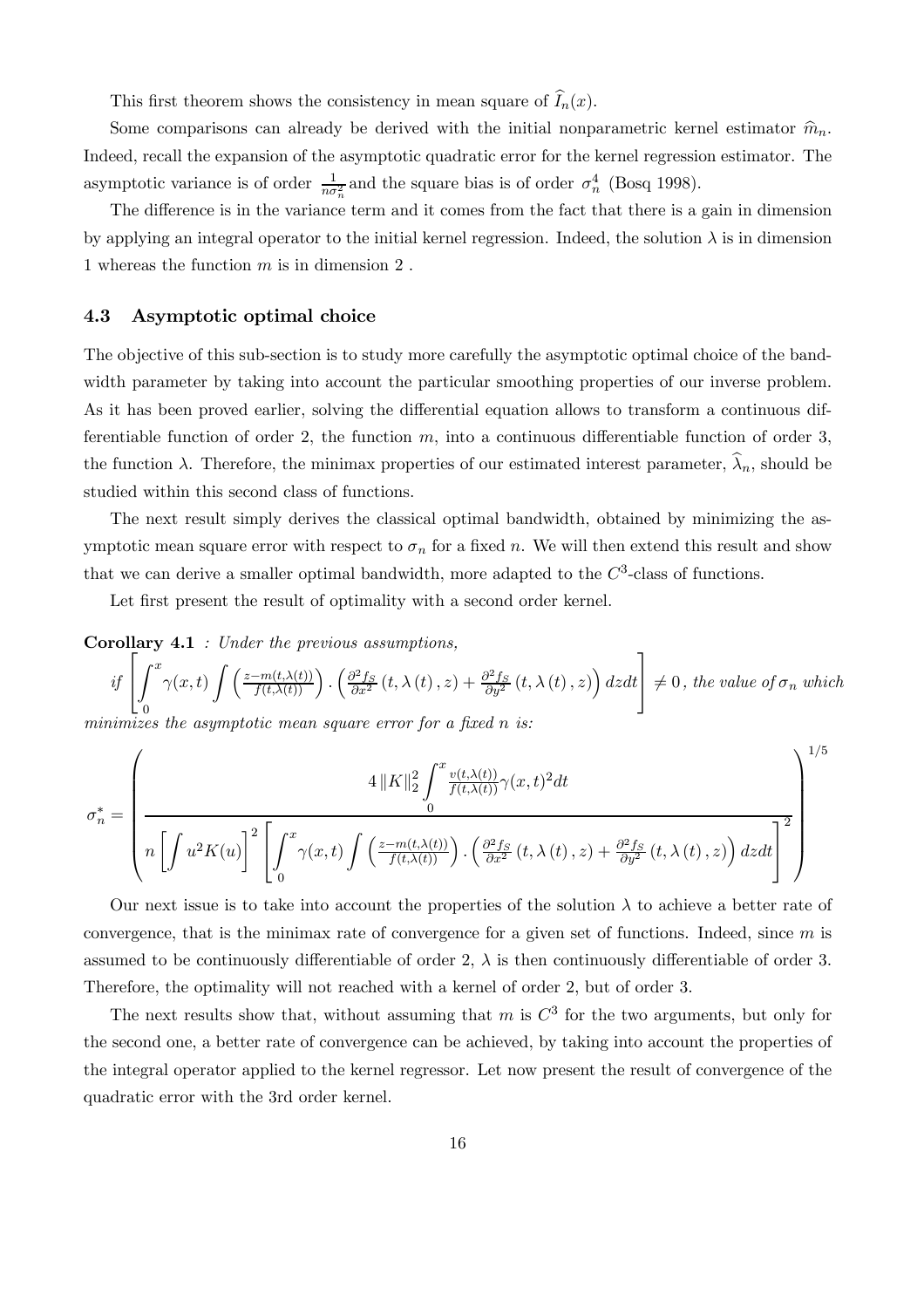**Theorem 4.2** : Assume the following properties:  $[A_1 (s_1 = 2)], [A_2 (r = 3, s_2 = 2)], [A_3], [A_4]$  and  $I\!\!E\left(Z^2\right)<+\infty$ . Assume moreover that f is continuously differentiable of order 3 with respect to the second argument and that the partial derivatives of f are bounded. Then, the following expansion can be derived:

$$
\forall x \in I, \mathbb{E}\left[\widehat{I}_n(x)\right]^2 = \frac{1}{n\sigma_n} \|K\|_2^2 \int_0^x \frac{v(t, \lambda(t))}{f(t, \lambda(t))} \gamma(x, t)^2 dt. (1 + o(1))
$$
  
+ $\gamma_1^2(x) \frac{\sigma_n^6}{36} \left(\int u^3 K(u) du\right)^2$   

$$
\left[\int_0^x \left(\alpha(t, z) \cdot \frac{\partial}{\partial y^3} f_S(t, \lambda(t), z)\right) dt - \alpha(x, z) \left[\frac{\partial^2}{\partial x^2} f_S(x, \lambda(x), z) - \frac{\partial^2}{\partial x^2} f_S(0, 0, z)\right] \right]_0^x
$$
  
+
$$
\int_0^x \frac{\partial}{\partial x} \alpha(t, z) \left[\frac{\partial^2}{\partial x^2} f_S(x, \lambda(x), z) - \frac{\partial^2}{\partial x^2} f_S(0, 0, z)\right] dt
$$
  
.(1 + o(1))

where

$$
\begin{cases}\n\gamma(x,t) = e^{\left[\int_0^x \frac{\partial}{\partial y} m(u,\lambda(u)) du - \int_0^t \frac{\partial}{\partial y} m(u,\lambda(u)) du\right]} \\
\gamma(x,t) = \frac{z - m(t,\lambda(t))}{f(t,\lambda(t))} \gamma_2(t)\n\end{cases} = \gamma_1(x) \cdot \gamma_2(t)
$$

The 3-order kernel reduces the bias term. This difference can be explained by a gain in regularity for the estimated solution, compared to the bias for the kernel regressor. Indeed, as mentioned before, the initial function m was continuously differentiable of order 2 and the solution  $\lambda$  is then continuously differentiable of order 3.

Corollary 4.2 Under the same assumptions,  
\nif 
$$
A = \int \begin{cases} \int_{0}^{x} \left( \alpha(t, z) \cdot \frac{\partial}{\partial y^{3}} f_{S}(t, \lambda(t), z) \right) dt - \alpha(x, z) \left[ \frac{\partial^{2}}{\partial x^{2}} f_{S}(x, \lambda(x), z) - \frac{\partial^{2}}{\partial x^{2}} f_{S}(0, 0, z) \right] \\ + \int_{0}^{x} \frac{\partial}{\partial x} \alpha(t, z) \left[ \frac{\partial^{2}}{\partial x^{2}} f_{S}(x, \lambda(x), z) - \frac{\partial^{2}}{\partial x^{2}} f_{S}(0, 0, z) \right] dt \\ \vdots \end{cases} dz \neq 0,
$$

the value of  $\sigma_n$  which minimizes the asymptotic mean square error for a fixed n is:

$$
\sigma_n^* = \left(\frac{36 \|K\|_2^2 \int_0^x \frac{v(t,\lambda(t))}{f(t,\lambda(t))} \gamma_2(t)^2 dt}{n \left[ \int u^3 K(u) \right]^2 A^2}\right)^{1/7}
$$

Again, there is difference with the result for the kernel regression, since the optimal bandwidth was of order  $\left(\frac{1}{n}\right)^{1/6}$ .

The interest of this result is to take benefit from all the features of our inverse problem in order to obtain some better optimal results. Indeed, it has already been proved that the rate of convergence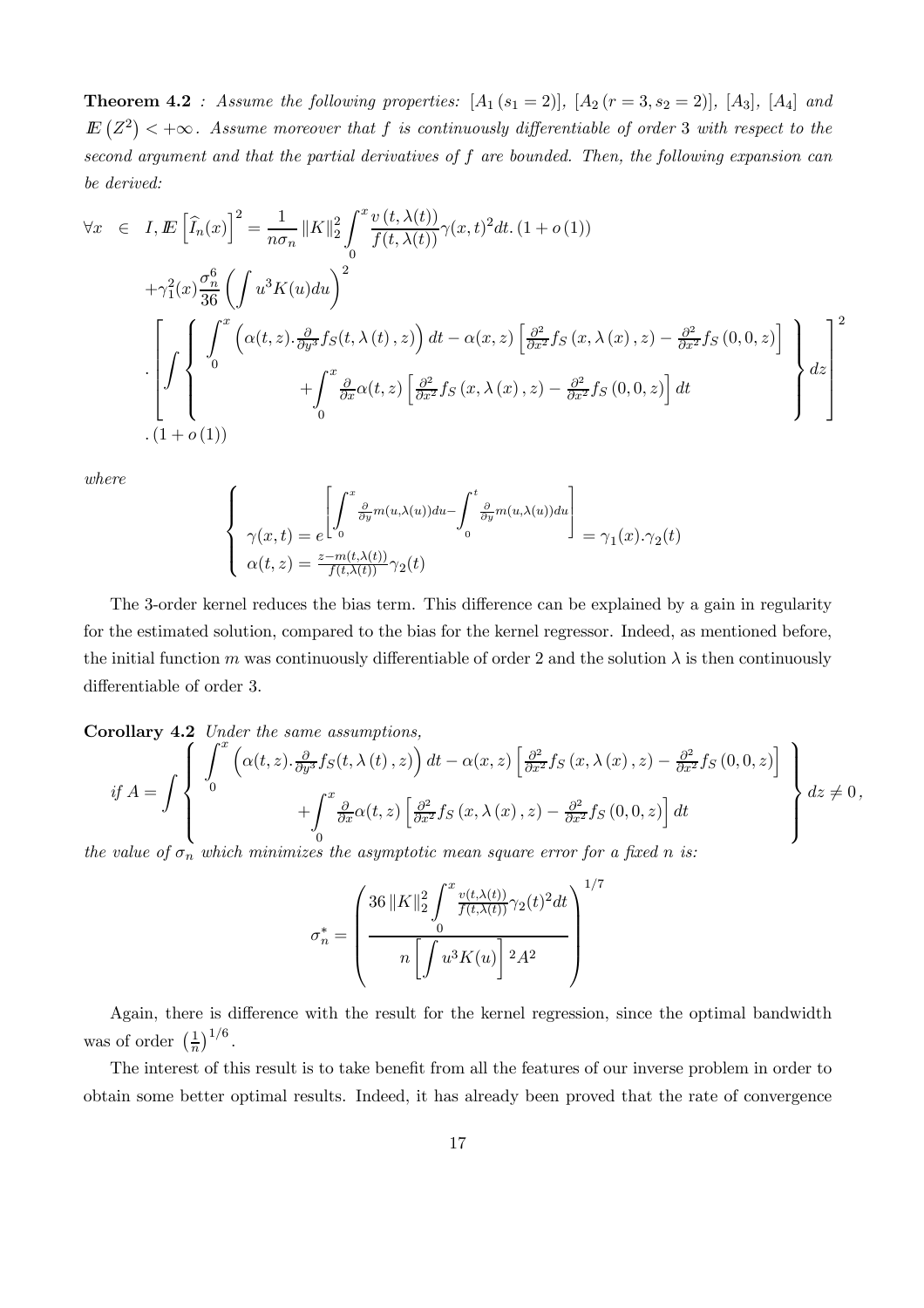for the regression kernel is the best attainable in a minimax sense. Moreover, the optimal bandwidth  $\sigma_n^* \sim n^{-1/7}$  leads to the minimax speed of convergence for the continuously differentiable function of order 3 in dimension 1. The estimated solution then achieves the optimal convergence of order  $n^{6/7}$ .

#### 4.4 Asymptotic normality

Let now derive an asymptotic normality theorem. This result is less new and has already been proved by Hausman and Newey (1995). In particular, the faster convergence rate for the solution is analogous to the results on averaging kernel estimators over some arguments that are given in Linton and Nielsen (1995) and Newey (1994).

Two theorems are presented, with the two different assumptions for the kernel order.

**Theorem 4.3** : Assume the following properties:  $[A_1 (s_1 = 2)], [A_2 (r = 2, s_2 = 2)], [A_3], [A_4],$  and  $E(Z^4)$  < + $\infty$ . Assume moreover that the partial derivatives of f are bounded, that  $n\sigma_n^5 \to 0$ .

Therefore,  $\sqrt{n\sigma_n}$   $(\widehat{\lambda}_n - \lambda)$  (x) converges in law to a centered Gaussian distribution with an asymptotic variance term equal to:

$$
V = ||K||_2^2 \int_0^x \frac{v(t, \lambda(t))}{f(t, \lambda(t))} \gamma(x, t)^2 dt
$$

Remark 4.3 : Under the assumptions of the previous theorem, the asymptotic distribution of

 $\sqrt{n\sigma_n}$   $(\widehat{\lambda}_n - \lambda)$  (x) is centered to zero. An asymptotic bias equal to zero would have been obtained by undersmoothing the estimator and so by assuming that  $\sigma_n$  converges faster to zero (than the optimal one). Under the assumption of optimal bandwidth choice, the asymptotic bias term is then equal to:

$$
\frac{1}{2} \left( \int u^2 K(u) du \right) \left[ \int_0^x \gamma(x, t) \int \left( \frac{z - m(t, \lambda(t))}{f(t, \lambda(t))} \right) dx dt \right]
$$

$$
\left( \frac{\partial^2}{\partial x^2} f_S(t, \lambda(t), z) + \frac{\partial^2}{\partial y^2} f_S(t, \lambda(t), z) \right) dz dt \right]
$$

**Theorem 4.4** : Assume the following properties:  $[A_1 (s_1 = 2)], [A_2 (r = 3, s_2 = 2)], [A_3], [A_4],$  and  $I\!\!E\left(Z^4\right)<+\infty$ . Assume moreover that f is continuously differentiable of order 3 with respect to the second argument and that the partial derivatives of f are bounded. Under the additinal assumption  $n\sigma_n^7 \to 0$ , it can be proved that  $\sqrt{n\sigma_n}(\widehat{\lambda}_n - \lambda)(x)$  converges in law to a centered Gaussian distribution with an asymptotic variance term equal to:

$$
V = \|K\|_2^2 \int_0^x \frac{v(t, \lambda(t))}{f(t, \lambda(t))} \gamma(x, t)^2 dt
$$

Remark 4.4 : Under the assumption of optimal bandwidth choice, the asymptotic bias term is then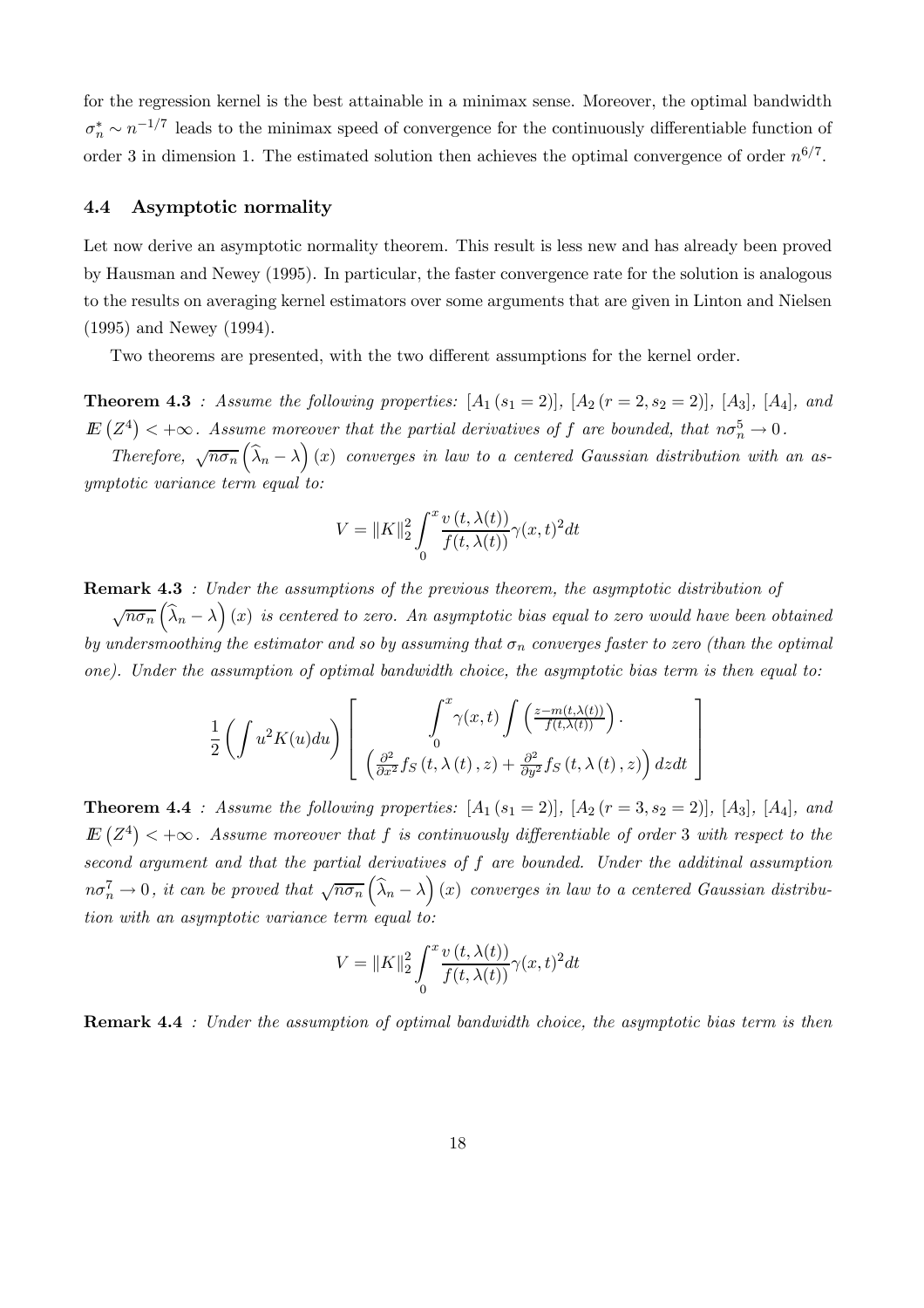equal to:

$$
\left\{\int \left\{\int_{0}^{x} \left(\alpha(t,z).\frac{\partial}{\partial y^3} f_S(t,\lambda(t),z)\right) dt - \alpha(x,z) \left[\frac{\partial^2}{\partial x^2} f_S(x,\lambda(x),z) - \frac{\partial^2}{\partial x^2} f_S(0,0,z)\right] \atop + \int_{0}^{x} \frac{\partial}{\partial x} \alpha(t,z) \left[\frac{\partial^2}{\partial x^2} f_S(x,\lambda(x),z) - \frac{\partial^2}{\partial x^2} f_S(0,0,z)\right] dt \right\} dz\right\}
$$

The asymptotic variance given previously  $V = ||K||_2^2$ Z 0  $\frac{f(x,\lambda(t))}{f(t,\lambda(t))}\gamma(x,t)^2dt$  is very clearly depending on  $x$  through the second integral. In particular, when  $x$  is very close to zero, the variance is also close to zero. This is a logical property since the solution at point 0 is known and equal to 0. Therefore, around this point, there is less incertitude about the estimated solution.

The asymptotic variance estimation has also been discussed by Hausman and Newey (1995) and Newey (1994). It is indeed useful for inference based on the asymptotic normality result and construction of confidence intervals. The asymptotic variance term can of course be estimated by be replacing the unknown parameters by kernel estimators in order to study the consistence of this estimated variance (like Newey 1994). An alternative approach to variance estimation, or confidence intervals, is the bootstrap technique. The idea is then to sample the data randomly with replacement, to estimate several times the solution  $\widehat{\lambda}_n$  and calculate the empirical variance of these solutions. Thus, the bootstrap provides a way to substitute computation for mathematical analyisi if calculating the asymptotic distribution of an estimator is difficult (see for example Horowitz 2001).

Remark 4.5 : In the classical studies of density kernel estimation and conditional expectation kernel estimation, the covariance term can be neglected since its rate of convergence to zero is faster than the variance one. In this particular problem, let analyse the covariance between  $I_n(x)$  and  $I_n(y)$  for  $x \neq y$ .

$$
\begin{split}\n&\text{cov}\left(\widehat{I}_{n}(x),\widehat{I}_{n}(y)\right) = \text{cov}\left(\int_{0}^{x}\left(\left(\frac{\widehat{\varphi}_{n}-m.\widehat{f}_{n}}{f}\right)(t,\lambda(t)).\gamma(x,t)\right)dt, \int_{0}^{y}\left(\left(\frac{\widehat{\varphi}_{n}-m.\widehat{f}_{n}}{f}\right)(s,\lambda(s)).\gamma(y,s)\right)ds\right) \\
&= \frac{1}{n\sigma_{n}^{2}}\text{cov}\left(\int_{0}^{\frac{Z-m(X,\lambda(X))}{f(X,\lambda(X))}\gamma(x,X)\,H_{0\leq X\leq x}K\left(\frac{\lambda(X)-Y}{\sigma_{n}}\right)}_{\frac{Z-m(X,\lambda(X))}{f(X,\lambda(X))}\gamma(y,X)\,H_{0\leq X\leq y}K\left(\frac{\lambda(X)-Y}{\sigma_{n}}\right)\right) \cdot (1+o(1)) \\
&= \frac{1}{n\sigma_{n}}\left\|K\right\|_{2}^{2} \cdot \int_{0}^{\min(x,y)} \frac{\gamma(x,t)\gamma(y,t)}{f(t,\lambda(t))}v(t,\lambda(t))dt. \ (1+o(1))\n\end{split}
$$

Therefore, contrary to the usual results, as pointed by Horowitz (2001), the covariance term cannot be neglected in this case. An explanation of this result is that both arguments of the conditional expectation function  $m(t, \lambda(t))$  depend on the same variable t. Under a more general hypothesis like  $m(x, y)$ , the covariance term would have been neglected compared to the variance one.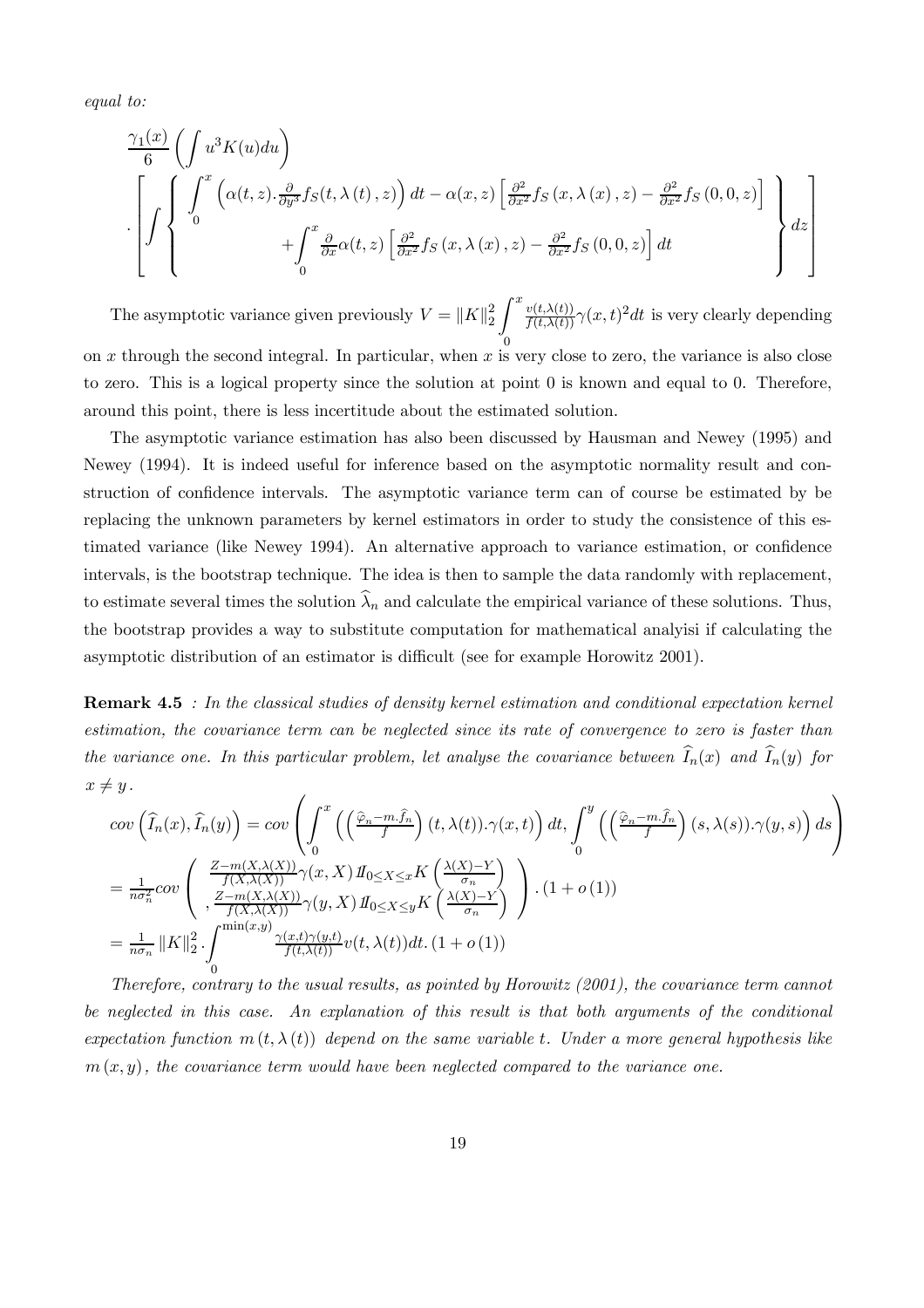## 5 Conclusion

This paper has been concerned with estimating the solution of a differential equation depending on the law of distribution of the dataset. Some empirical examples can illustrate this problem. One of them is an article from Florens Vanhems (2000) which deals with a physical case of measuring the ionosphere thickness. Another could be an economical extension of Hausman and Newey 's work with the measure of profit variation of a firm. For example, it can be used to measure the impact of new postal tariffing over a customer firm (denoted by  $(C)$ ). Let then study the impact of a factor's price variation on the surplus of  $(C)$ . It can be shown that the relation between the profit variation of  $(C)$ and the function of demand factor is also a differential equation of order 1 (like the relation found by Hausman and Newey between the variation of consumer surplus and the demand function). The previous results can then be applied to obtain an asymptotic study of the estimated solution.

Other applications and extensions can also be studied. For example, the next step could be to study random differential equations, that is equations depending on a unknown function  $F<sub>S</sub>$  and also on an error term  $\varepsilon$  which perturbed the equation.

$$
\begin{cases}\n\lambda'(x) &= \phi(x, \lambda(x), F_S, \varepsilon) \\
\lambda(x_0) &= \lambda_0\n\end{cases}
$$

A natural application is to consider for example the microeconomic problem of Hausman and Newey on the variation of exact consumer surplus and to assume that the residual in the underlying econometric model contains heterogeneity between individuals. Therefore, the error term cannot be neglected anymore as a measurement error but has to be taken into account into the differential equation. In particular, this perturbation will have to be estimated before solving the equation. Moreover, an interesting issue could be to compare the unperturbed solution with an aggregated solution with respect to  $\varepsilon$ , and to link it with the theory of representative consumer. (this problem is developed in Vanhems 2001)

Another extension to study is the case of endogenous variables. This is a direct application of the general relation:

$$
\begin{cases}\n\lambda'(x) &= m(x, \lambda(x)) \\
\lambda(x_0) &= \lambda_0\n\end{cases}
$$

where  $m$  will no more represent a conditional expectation but something more complex defined with instrumental variables. Such a problem has been in particular studied in Loubes Vanhems (2002).

## 6 Mathematical appendix

#### 6.1 Inversion of operator and Picard contraction mapping

This section presents the mathematical tools used in the article.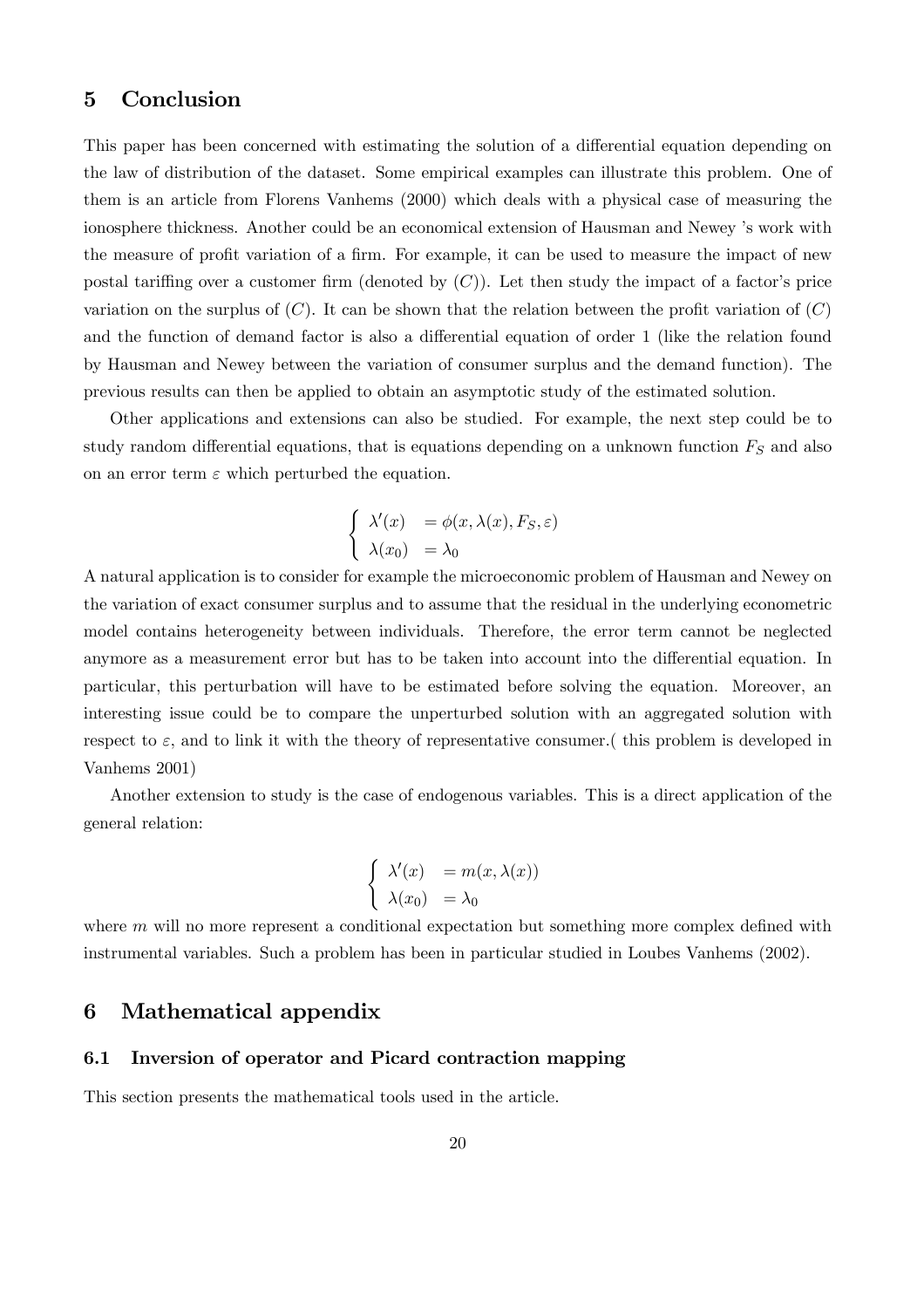A solution to the initial problem satisfies the equivalent integral equation:

$$
\lambda(x) = \lambda_0 + \int_{x_0}^x m(s, \lambda(s)) ds
$$

The Picard operator  $T$  associated with the system  $(2)$  is defined as:

$$
(Tu)(x) = \lambda_0 + \int_{x_0}^{x} m(s, u(s)) ds
$$
\n<sup>(7)</sup>

Let  $I = [x_0 - a, x_0 + a]$  for  $a > 0$  and  $C(I)$  be the Banach space of continuous functions  $x(t)$  on I with the sup norm  $||x||_{\infty} = \max_{t \in I} |x(t)|$ . Then  $T : C(I) \to C(I)$ . Furthermore, a solution  $\lambda(t)$  to (2) is a fixed point of T.

In what follows, as before, let  $x_0 = \lambda_0 = 0$ , so that  $I = [-a, a]$ . Recall that  $D = \{(x, y) ; |x| \le a, |y| \le b\}$  and  $C_{b,0}(I) = \{u \in C(I); u(0) = 0, ||u||_{\infty} \le b\}.$ Define now a metric on  $C_{b,0}(I)$  that is:

$$
d_{\infty}(u, v) = ||u - v||_{\infty} = \sup_{t \in I} |u(t) - v(t)|, \forall u, v \in C_{b,0}(I)
$$

 $(C_{b,0}(I), d_{\infty})$  is a complete metric space.

Another way to write lemma 2.1 is to present the following result:

**Lemma 6.1** Under assumptions [a] and [b], T is a  $C_{b,0}(I)$ -valued contraction map, with c as contraction factor.

The common proof for those two lemmas is the following:

Proof. Lemmas 6.1 and 2.1

 $\forall u, v \in C_{b,0}(I)$ :

$$
d_{\infty}(Tu, Tv) = \sup_{x \in I} \left| \int_{0}^{x} (m(s, u(s)) - m(s, v(s))) ds \right|
$$
  
\n
$$
\leq \sup_{x \in I} \left| \int_{0}^{x} |(m(s, u(s)) - m(s, v(s)))| ds \right|
$$
  
\n
$$
\leq \sup_{x \in I} \left| \int_{0}^{x} k |u(s) - v(s)| ds \right|
$$
  
\n
$$
\leq ak d_{\infty}(u, v)
$$
  
\n
$$
\leq cd_{\infty}(u, v)
$$

So, T is a contraction since  $0 < c < 1$ .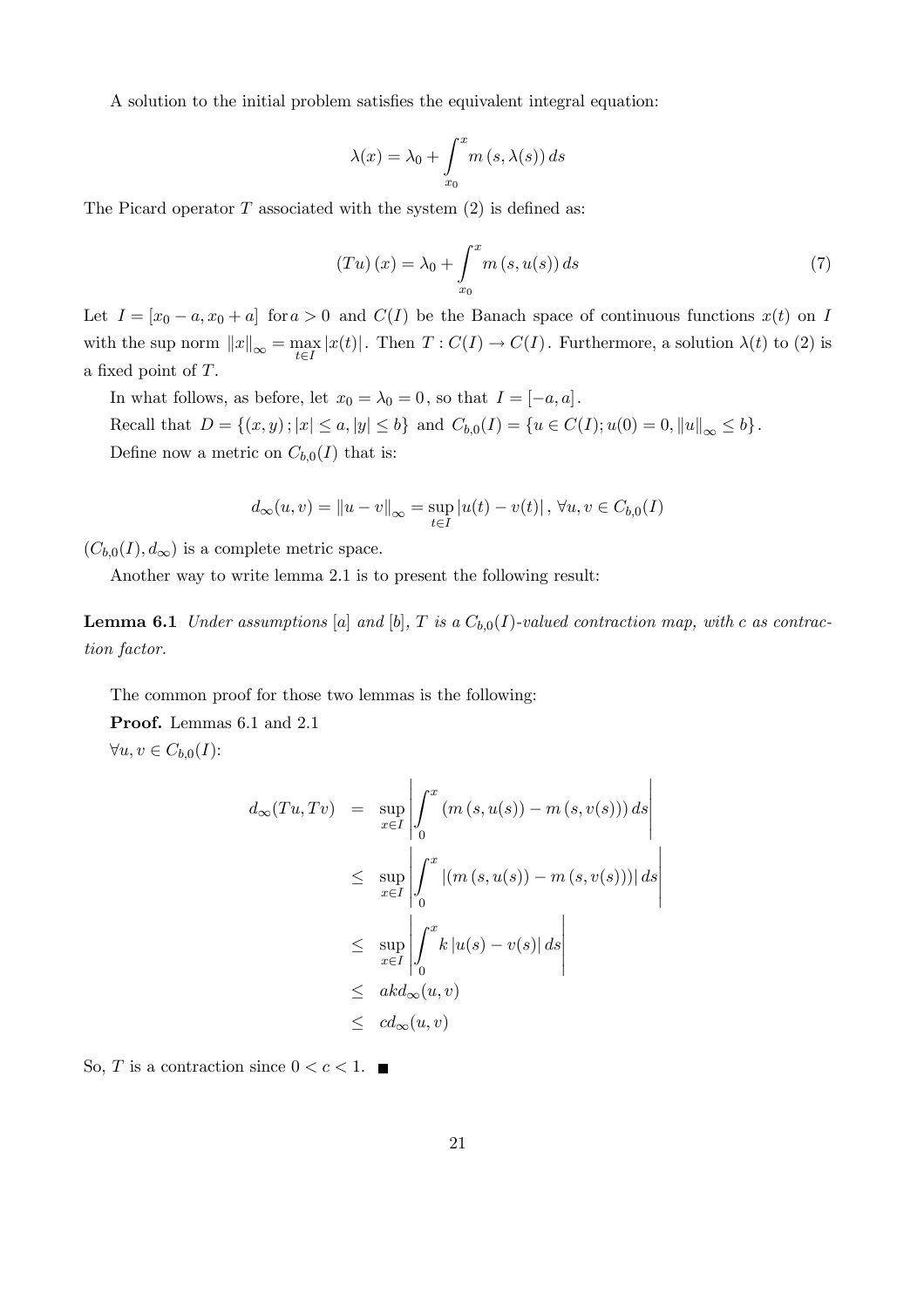Thanks to Banach's fixed point theorem, there exists a unique fixed point  $\lambda \in C_{b,0}(I)$ , and therefore, a unique solution to  $(2)$ . The compact set D is usually called the "the safety cylinder". Denote  $\Pi_k(I)$  the set of all Picard operators  $T: C_{b,0}(I) \to C_{b,0}(I)$  as defined in (7) where m satisfies the two assumptions above. In particular, all the functions belonging to  $\Pi_k(I)$  are contractions, with the same contraction factor  $c = ka < 1$ .

Recall now a general result that will be useful for what follows.

**Theorem 6.1** : Under [a] and [b], let  $T_1, T_2 \in \Pi_k(I)$ , with c as contraction factor. Define the following metric on  $\Pi_k(I)$ :

$$
d_{\Pi_k(I)}(T_1, T_2) = \sup_{y \in C_{b,0}(I)} d_{\infty}(T_1y, T_2y)
$$

If  $\lambda_1$  and  $\lambda_2$  denote the respective fixed points of  $T_1$  and  $T_2$ , then

$$
d_{\infty}(\lambda_1, \lambda_2) \le \frac{1}{1 - c} d_{\Pi_k(I)}(T_1, T_2)
$$

Proof. Indeed:

$$
d_{\infty}(\lambda_1, \lambda_2) = d_{\infty}(T_1\lambda_1, T_2\lambda_2)
$$
  
\n
$$
\leq d_{\infty}(T_1\lambda_1, T_1\lambda_2) + d_{\infty}(T_1\lambda_2, T_2\lambda_2)
$$
  
\n
$$
\leq cd_{\infty}(\lambda_1, \lambda_2) + d_{\Pi_k(I)}(T_1, T_2)
$$
  
\n
$$
\leq \frac{1}{1 - c} d_{\Pi_k(I)}(T_1, T_2)
$$

Thus, the result is proved. ■

**Remark 6.1** : Let check that the metric  $d_{\Pi_k(I)}$  is well defined on  $C_{b,0}(I)$ . In particular let verify that:

$$
d_{\Pi_k(I)}(T_1, T_2) < +\infty, T_1, T_2 \in \Pi_k(I)
$$

So:

$$
\sup_{u \in C_{b,0}(I)} ||T_1u - T_2u||_{\infty} = \sup_{u \in C_{b,0}(I)} \left\| \int_0^x [m_1(s, u(s)) - m_2(s, u(s))] ds \right\|_{\infty}
$$
  
\n
$$
\leq \sup_{u \in C_{b,0}(I)} \max_{x \in I} \left| \int_0^x |m_1(s, u(s)) - m_2(s, u(s))| ds \right|
$$
  
\n
$$
\leq a \max_{(x,y) \in D} |m_1(x, y) - m_2(x, y)|
$$
  
\n
$$
\leq 2b
$$

Thus, without restriction, it is possible to define  $d_{\Pi_k(I)}(T_1, T_2), T_1, T_2 \in \Pi_k(I)$ .

Remark 6.2 : Another way to demonstrate this is to recall that the set of lipschitzian functions with the same lipschitz factor k defined from real compact sets to real compact sets is compact for the uniform convergence topology (see Choquet 1964 p.94).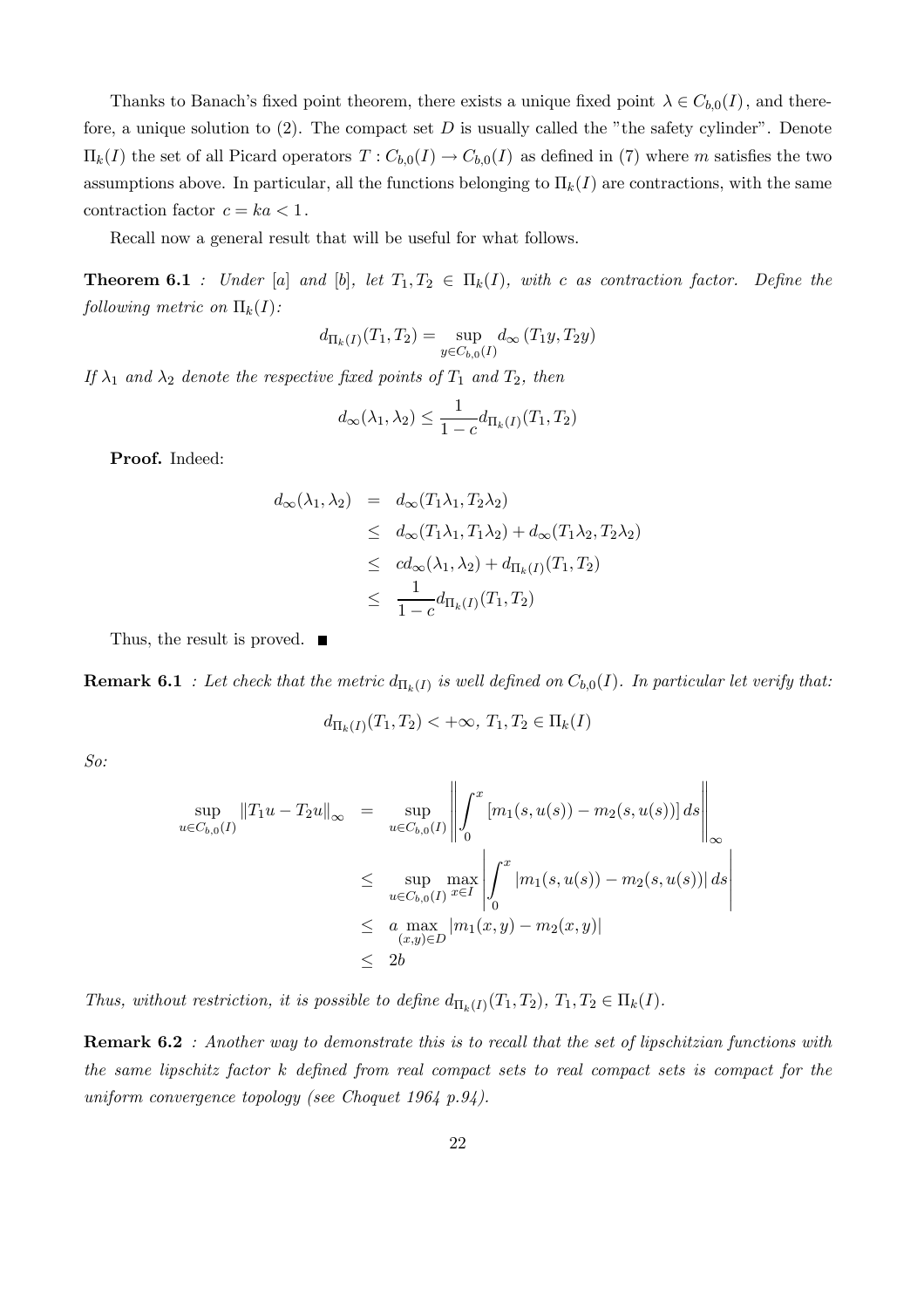Remark 6.3 : Thanks to the theorem just proved, our problem is a well-posed one under the compact set D since existence and uniqueness of a solution stable under small variations have been proved. This remark is very important since it is posssible now to try to inverse the differential operator.

## 6.2 Proofs

## 6.2.1 Proof of Lemma 2.2

Consider the smallest Lipschitz factors for m and  $\hat{m}_n, n \geq 0$ . Therefore:

$$
\forall n, \forall (x, y_i) \in D, |\widehat{m}_n(x, y_1) - \widehat{m}_n(x, y_2)| \le k_n |y_1 - y_2|
$$

$$
k_n = \max_D \left| \frac{\partial}{\partial y} \widehat{m}_n \right|
$$

and

$$
\forall (x, y_i) \in D, |m(x, y_1) - m(x, y_2)| \le k_0 |y_1 - y_2|
$$
  

$$
k_0 = \max_{D} \left| \frac{\partial}{\partial y} m \right|
$$

These factors  $k_n$  and  $k_0$  exist since we maximize continuous functions on a compact set.

Moreover, since  $\frac{\partial}{\partial y}\hat{m}_n$  converges uniformly to  $\frac{\partial}{\partial y}m$ :

$$
\forall \varepsilon, \exists n_0, \forall n \ge n_0, \forall (x, y) \in D, \left| \frac{\partial}{\partial y} \widehat{m}_n(x, y) - \frac{\partial}{\partial y} m(x, y) \right| \le \varepsilon \text{ as}
$$

So:

$$
\forall \varepsilon, \exists n_0, \forall n \ge n_0, \forall (x, y) \in D, \left| \frac{\partial}{\partial y} \widehat{m}_n(x, y) \right| \le \varepsilon + \left| \frac{\partial}{\partial y} m(x, y) \right|
$$

and

$$
\forall \varepsilon, \exists n_0, \forall n \ge n_0, k_n \le \varepsilon + k_0
$$

Let now define

$$
k = \max(\varepsilon + k_0, (k_j)_{j \le n_0})
$$

Then, it will always be possible to find a compact neighborhood  $I = [-a, a]$  around 0,  $a > 0$ , such that  $ak < 1$ .

For example, let use:

$$
a = \inf \left\{ \frac{1}{2(k+\varepsilon)}, \frac{1}{2k_n}, n \le n_0 \right\}
$$

The constraints that allow to use to uniform convergence are provided by Bosq (1998) theorem 3.2 p.73 .

Thus,  $T \in \Pi_{k_0}(I) \subset \Pi_k(I)$  and  $\widehat{T}_n \in \Pi_k(I)$ . The result is demonstrated.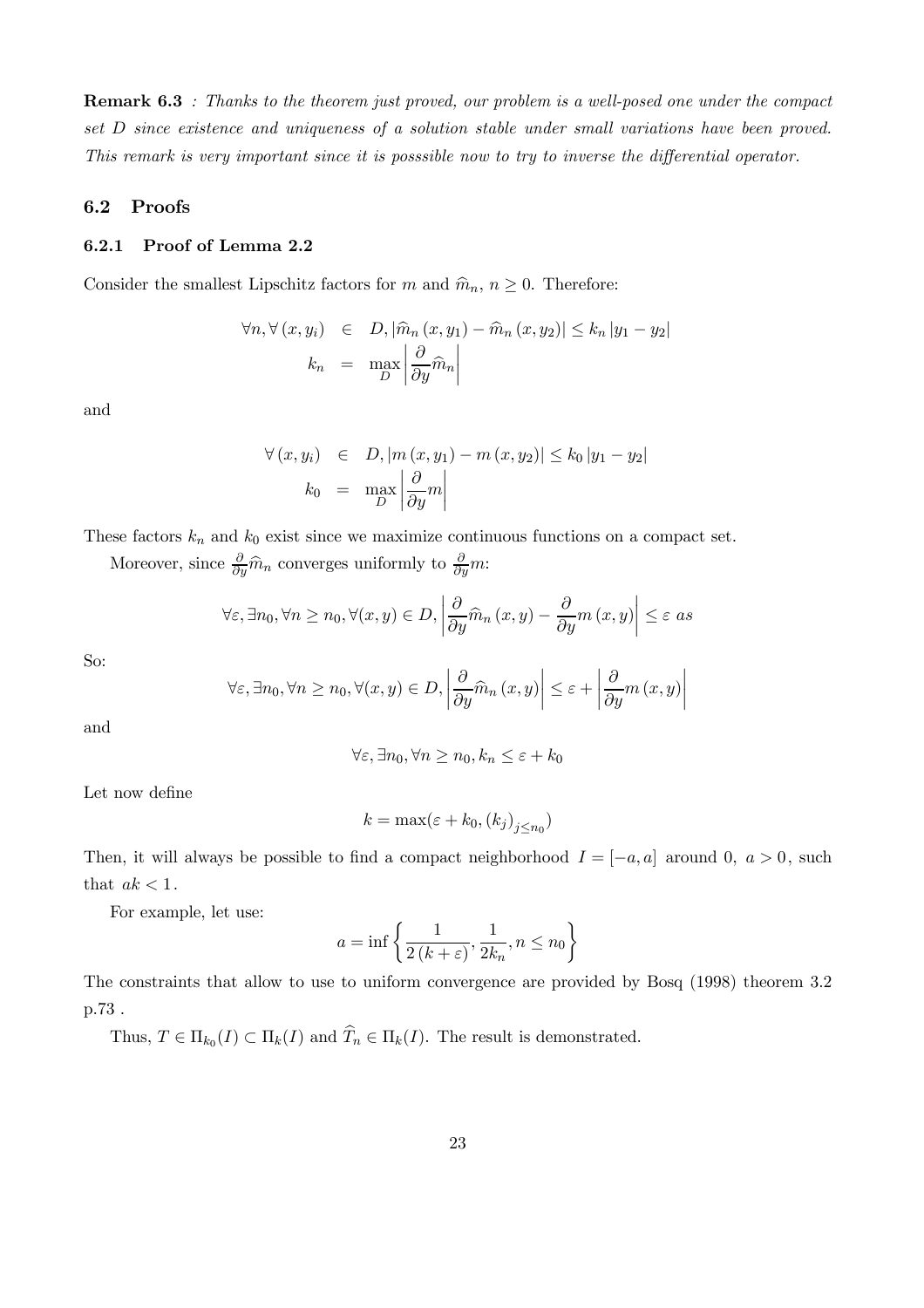#### 6.2.2 Proof of proposition 2.1

The result follows directly from the inequality:

$$
\sup_{x \in I} \left| \widehat{\lambda}_n(x) - \lambda(x) \right| \le C. \sup_{(x,y) \in D} |\widehat{m}_n(x,y) - m(x,y)|
$$

The convergence of  $\|\widehat{m}_n - m\|_{\infty}$  is proved using the assumption [A<sub>3</sub>] (indeed, the assumptions for the uniform convergence of  $\frac{\partial}{\partial y}\hat{m}_n$  to  $\frac{\partial}{\partial y}m$  are stronger).

#### 6.2.3 Proof of proposition 4.1

Under the previous assumptions [A1] and [A2], there exists a unique solution to (2)  $\lambda(x) = \Phi[m](x)$ . The objective is to try to characterize the functional  $\Phi$  that is the exact dependance between  $\lambda$  and m. The methodology used is in particular very close to the well-known Delta method (as detailed for example in van der Vaart and Wellner 1996).

The objective is to study the following function:

$$
A: \begin{cases} C^1(D) \times C^1_{b,0}(I) & \to C(I) \\ (u,v) & \mapsto A(u,v) \end{cases}
$$

where  $C^1(D) = \{u \in C(D) \text{ and continuously differentiable}\}\$ and

 $C_{b,0}^1(I) = \{v \in C_{b,0}(I),$  continuously differentiable and  $||v'||_{\infty} < b/a\}.$ <br> $(C^1(D), ||.||_{\infty})$  and  $(C(I), ||.||_{\infty})$  are Banach spaces.

 $C^1(D), \|\. \|_{\infty}$  and  $(C(I), \|\. \|_{\infty})$  are Banach spaces.

Moreover define  $\|.\|'_{\infty} = \max (\|v\|_{\infty}, \|v'\|_{\infty})$  on  $C^1_{b,0}(I)$ . Then  $\left(C^1_{b,0}(I), \|.\|'_{\infty}\right)$ ∞ ) is a Banach space. To demonstrate it, use the uniform convergence of functions and its application to derivability. The use of such a norm allows to have the continuity and linearity of the following function:

$$
D: \begin{cases} \left(C^1_{b,0}(I), \left\| . \right\|_\infty' \right) & \to (C(I), \left\| . \right\|_\infty) \\ y & \longmapsto y' \end{cases}
$$

So:  $\forall x \in I, A(u, v)(x) = v'(x) - u(x, v(x))$ . Denote by W, an open subset of  $C^1(D) \times C^1_{b,0}(I)$  and  $(m, \lambda) \in W$ . Then A is continuous on W (it is a sum of continuous functions) and  $A(m, \lambda) = 0$ . Let check the hypothesis of the implicit function theorem. A is in fact continuously differentiable (thanks to the same argument) so it is possible to take its derivative with the second variable  $d_2A(m,\lambda)$ . Moreover:

$$
\forall h \in C_{b,0}^1(I), \forall x \in I, d_2A(m,\lambda)(h)(x) = h'(x) - \frac{\partial}{\partial y}m(x,\lambda(x)).h(x)
$$

The next step is then to prove that  $d_2A(m, \lambda)$  is a bijection. Let show first the surjectivity:

$$
\forall v \in C(I), \exists? h \in C_{b,0}^1(I); \forall x \in I, h'(x) - \frac{\partial}{\partial y} m(x, \lambda(x)).h(x) = v(x)
$$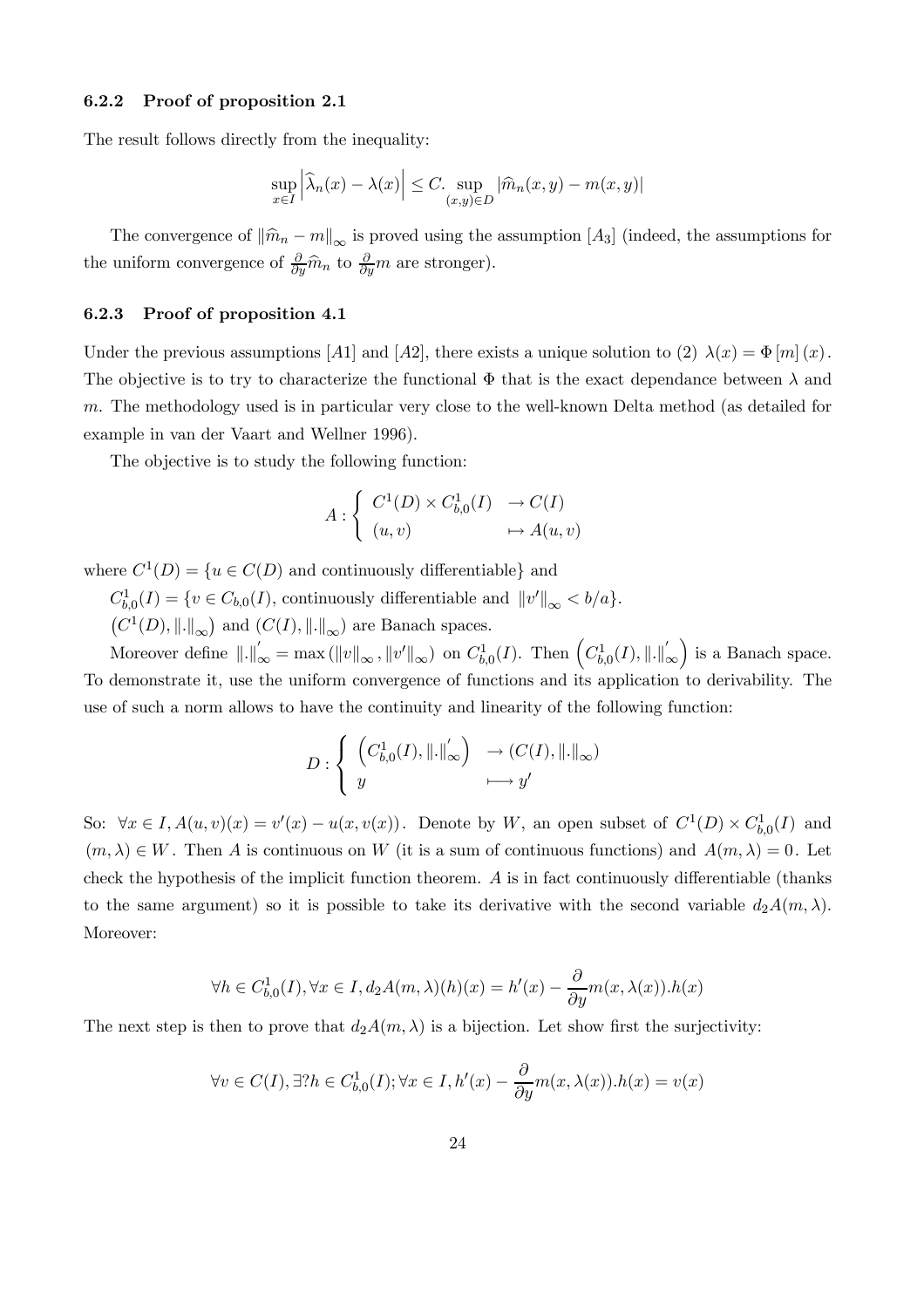This is a linear differential equation that can be solved in order to find:

$$
\forall x \in I, h(x) = \int_0^x \left( v(s) \cdot e^{\left[ \int_s^x \frac{\partial}{\partial y} m(t, \lambda(t)) dt \right]} \right) ds
$$

Therefore,  $d_2A(m, \lambda)$  is surjective. The next step is then to demonstrate the injectivity of the function, that is  $Ker (d_2A(m,\lambda)) = \{0\}$ . For that purpose, let solve  $d_2A(m,\lambda)(h) = 0$ ,  $h \in C_{b,0}^1(I)$ . A linear differential equation is then also obtained and its solution is equal to:

$$
\forall x \in I, h(x) = ce^{\int_{0}^{x} \frac{\partial}{\partial y} m(t, \lambda(t)) dt}
$$
 and  $h(0) = 0$ 

Therefore,  $c = 0$ . Thus,  $d_2A(m, \lambda)$  is bijective.

Then at last, it is necessary to demonstrate the bi-continuity of  $d_2A(m, \lambda)$ . In the usual implicit function theorem, this assumption is not required, but here the use of infinite dimension spaces requires a more general theorem with further assumptions to satisfy. The continuity of  $d_2A(m,\lambda)$  has already been proved since  $A$  is continuously differentiable. The continuity of the reversible function is given by an application of Baire Theorem: if an function is linear continuous and bijective on two Banach spaces, the reversible function is continuous.

Therefore, it is possible now to apply the implicit function theorem:  $\exists U$  an open subset around m and V an open subset around  $\lambda$  such that:

$$
\forall u \in U, A(u, y) = 0
$$
 has a unique solution in V

Note:  $y = \Phi[u]$  this unique solution for  $u \in U$ . By construction,  $\Phi$  is continuously differentiable of order 1 on U.

Now differentiate the relation:  $A(u, \Phi[u]) = 0, \forall u \in U$  and apply it in  $(m, \lambda = \Phi[m])$ . Then, the result is:

$$
\forall h \in C^1(D) \times C^1_{b,0}(I) ,
$$

$$
dA(m,\lambda)(h)(x) = d_1 A(m,\lambda) dm(h)(x) + d_2 A(m,\lambda) d\lambda(h)(x)
$$
  
= 
$$
-dm(h)(x,\lambda(x)) + (d\lambda(h))'(x) - \frac{\partial}{\partial y} m(x,\lambda(x)) d\lambda(h)(x)
$$

The differential of A leads to a linear differential equation in  $d\lambda(h)$  that can be solved. Now apply it with  $dm(h) = \hat{m}_n - m$  and  $d\lambda(h) = d\Phi[m](\hat{m}_n - m)$  in order to find:

$$
d\Phi[m](\hat{m}_n - m)'(x) = \frac{\partial}{\partial y} m(x, \Phi[m](x)) . d\Phi[m](\hat{m}_n - m)(x) + (\hat{m}_n - m)(x, \Phi[m](x))
$$

Solving it leads to: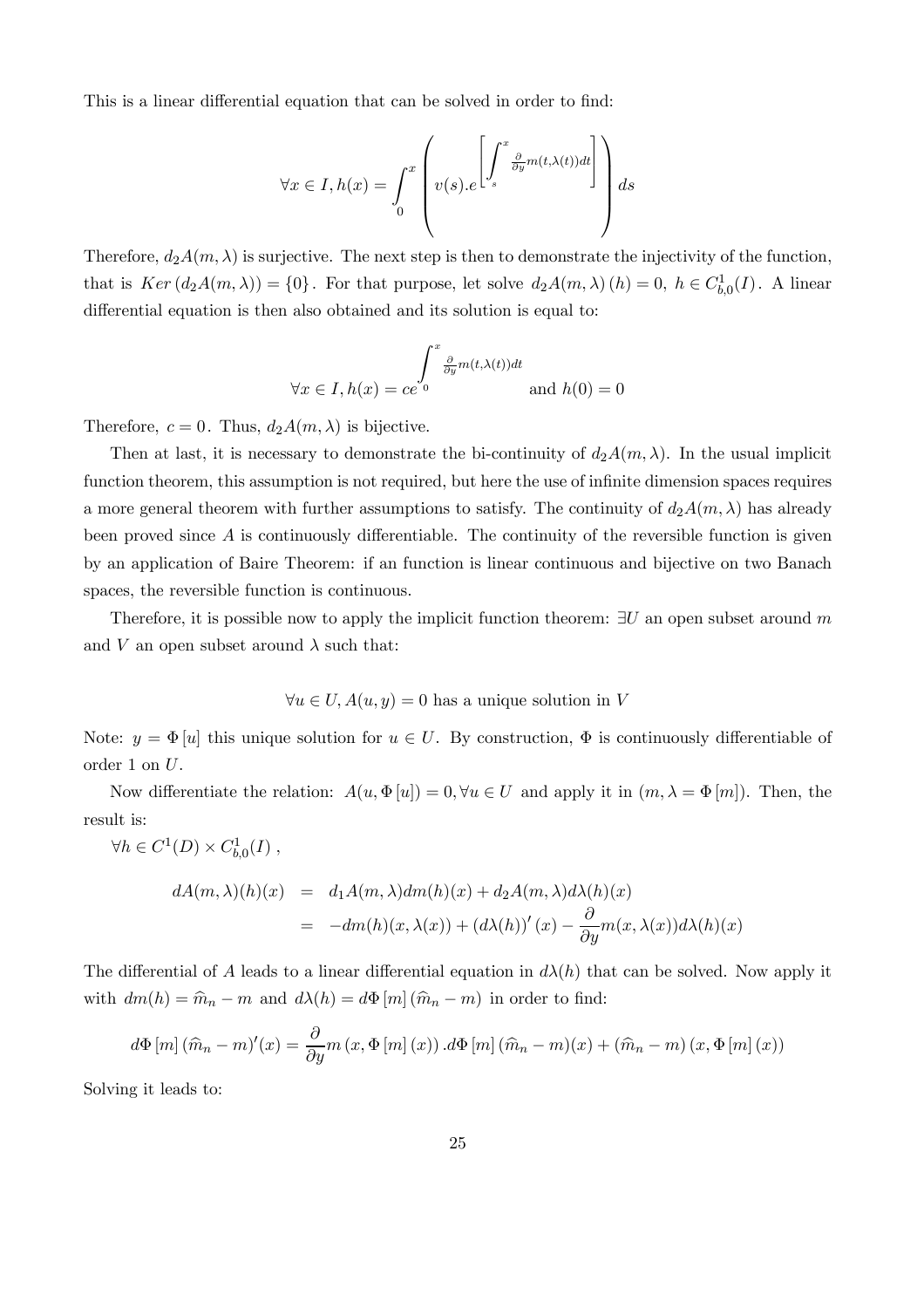$$
d\Phi[m](\hat{m}_n - m)(x) = \int_0^x \left( \left[ \int_0^x \frac{\partial}{\partial y} m(u, \Phi[m](u)) du - \int_0^t \frac{\partial}{\partial y} m(u, \Phi[m](u)) du \right] \right) dt
$$
  
\n
$$
= \int_0^x \left( (\hat{m}_n - m)(t, \lambda(t)), e^{\left[ \int_t^x \frac{\partial}{\partial y} m(u, \lambda(u)) du \right]} \right) dt
$$
  
\n
$$
= \int_0^x ((\hat{m}_n - m)(t, \lambda(t)), \gamma(x, t)) dt
$$

where  $\gamma(x,t) = e$  $\overline{1}$ t  $\frac{\partial}{\partial y}m(u,\lambda(u))du$ 

At last, the definition of the differentiability of  $\Phi$  gives:

.

$$
\begin{aligned}\n\left(\widehat{\lambda}_n - \lambda\right)(x) &= \left(\Phi\left[\widehat{m}_n\right] - \Phi\left[m\right]\right)(x) \\
&= d\Phi\left[m\right](\widehat{m}_n - m)(x) + R_{1,n}(x)\n\end{aligned}
$$

where  $R_{1,n}(x)$  is the remainding term of the Taylor development  $R_{1,n}(x) = o_P(\|\widehat{m}_n - m\|_{\infty})$ .

The last point (ii) is to replace the usual residual term by  $O_P(\|\widehat{m}_n - m\|_2^2)$ ), which is a stronger requirement than the usual definition (but still weaker than second-order differentiability). Assuming that m and K are continuously differentiable of order 2 implies that the operator A and then  $\Phi$  are also continuously differentiable of order 2, so it is possible to replace the usual neglected term by:

$$
R_{2,n}(x) = O_P\left(\left\|\widehat{m}_n - m\right\|_{\infty}^2\right) = O_P\left(\left\|\widehat{m}_n - m\right\|_2^2\right)
$$

#### 6.2.4 Proof of proposition 4.2

The proof follows directly from the result in mean square convergence of the conditional expectation. Indeed, we integrate over the compact neighborhood  $D$  which is strictly included in the definition domain Θ. This property allows us to avoid the usual boundary effects, and the use of generalized kernels to correct them (for example).

#### 6.2.5 Proof of theorem 4.1

Let us derive the convergence in mean square of the linearized term:  $I_n(x)$ .

$$
I\!\!E\left[\widehat{I}_n(x)^2\right] = var\left(\widehat{I}_n(x)\right) + \left(E\left[\widehat{I}_n(x)\right]\right)^2
$$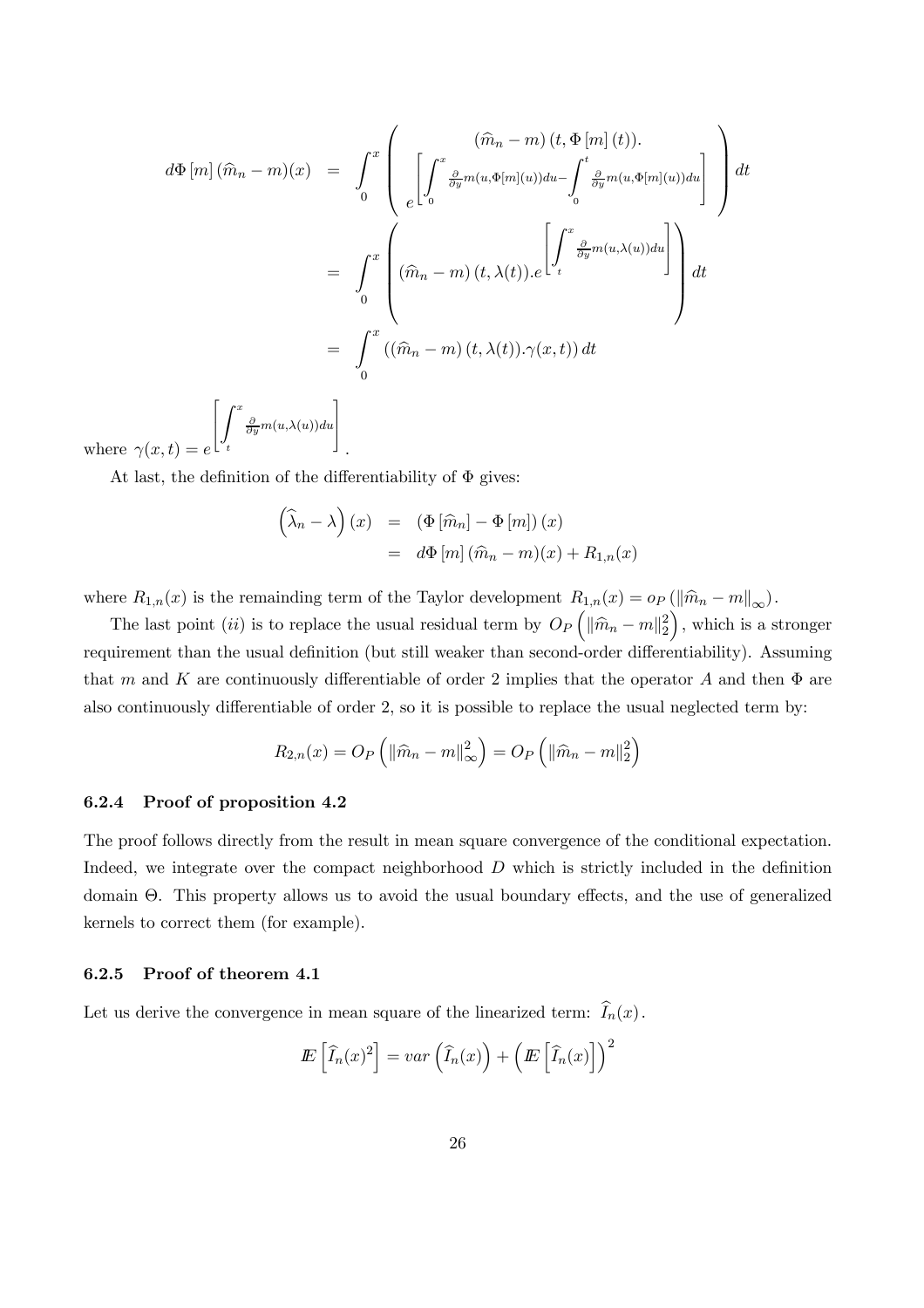The first term can be developed:

$$
var\left[\widehat{I}_n(x)\right] = var\left[\iint \frac{(z - m(t, \lambda(t)))}{f(t, \lambda(t))} \, I_{0 \le t \le x} \gamma(x, t) \widehat{f}_{Sn}(t, \lambda(t), z) \, dzdt\right]
$$

and by definition:

$$
var\left[\widehat{I}_{n}(x)\right] = var\left[\frac{1}{n\sigma_{n}^{2}}\sum_{i=1}^{n}\int\frac{(Z_{i} - m(t,\lambda(t)))}{f(t,\lambda(t))}H_{0\leq t\leq x}\gamma(x,t)K\left(\frac{t-X_{i}}{\sigma_{n}}\right)K\left(\frac{\lambda(t)-Y_{i}}{\sigma_{n}}\right)dt\right]
$$
  
\n
$$
= var\left[\frac{1}{n\sigma_{n}}\sum_{i=1}^{n}\frac{(Z_{i} - m(X_{i},\lambda(X_{i})))}{f(X_{i},\lambda(X_{i}))}H_{0\leq X_{i}\leq x}\gamma(x,X_{i})K\left(\frac{\lambda(X_{i}) - Y_{i}}{\sigma_{n}}\right)\right].(1+o(1))
$$
  
\n
$$
= \frac{1}{n\sigma_{n}}\|K\|_{2}^{2}\cdot \iint\frac{(z - m(t,\lambda(t)))^{2}}{f(t,\lambda(t))}H_{0\leq t\leq x}^{2}\gamma(x,t)\frac{f_{S}(t,\lambda(t),z)}{f(t,\lambda(t))}dtdz + o\left(\frac{1}{n\sigma_{n}}\right)
$$
  
\n
$$
= \frac{\|K\|_{2}^{2}}{n\sigma_{n}}\int_{0}^{x}\frac{v(t,\lambda(t))}{f(t,\lambda(t))}\gamma(x,t)^{2}dt + o\left(\frac{1}{n\sigma_{n}}\right)
$$

where  $v(t, \lambda(t)) = var(Z | X = t, Y = \lambda(t))$ .

Therefore, the calculus gives:

$$
var\left[\widehat{I}_n(x)\right] = \frac{1}{n\sigma_n} ||K||_2^2 \int_0^x \frac{v(t,\lambda(t))}{f(t,\lambda(t))} \gamma(x,t)^2 dt + o\left(\frac{1}{n\sigma_n}\right)
$$

Let consider now the bias term.

$$
E\left[\widehat{I}_n(x)\right] = E\left[\int_0^x \left(\frac{\widehat{\varphi}_n - m.\widehat{f}_n}{f}\right)(t,\lambda(t))\,\gamma(x,t)dt\right]
$$

$$
= \int_0^x E\left[\left(\frac{\widehat{\varphi}_n - m.\widehat{f}_n}{f}\right)(t,\lambda(t))\right]\gamma(x,t)dt
$$

Therefore, using classical results on the bias decomposition for the conditional expectation, it can be proved that:

$$
\left(E\left[\widehat{I}_n(x)\right]\right)^2 = \frac{\sigma_n^4}{4} \left(\int u^2 K(u) du\right)^2 \left[\int_0^x \gamma(x,t) \int \left(\frac{z - m(t,\lambda(t))}{f(t,\lambda(t))}\right) d\lambda(t)\right] + o(\sigma_n^4)
$$

## 6.2.6 Proof of proposition 4.3

By definition, we have:

$$
\sqrt{n\sigma_n}R_{3,n}(x) = \sqrt{n\sigma_n}\int_0^x \left( \left(\frac{\widehat{\varphi}_n - m.\widehat{f}_n}{f^2}\right)(t,\lambda(t)) \cdot \left[ \left(\widehat{f}_n - f\right)(t,\lambda(t)) + o_P\left(\left\|\widehat{f}_n - f\right\|_{\infty}\right) \right] \gamma(x,t) \right) dt
$$
  
\n
$$
= \sqrt{n\sigma_n}\int_0^x \left( \frac{\widehat{\varphi}_n - m.\widehat{f}_n}{f^2}\right)(t,\lambda(t)) \cdot \left(\widehat{f}_n - f\right)(t,\lambda(t)) \gamma(x,t) dt
$$
  
\n
$$
+ \sqrt{n\sigma_n}\int_0^x \left( \frac{\widehat{\varphi}_n - m.\widehat{f}_n}{f^2}\right)(t,\lambda(t)) \cdot o_P\left(\left\|\widehat{f}_n - f\right\|_{\infty}\right) \gamma(x,t) dt
$$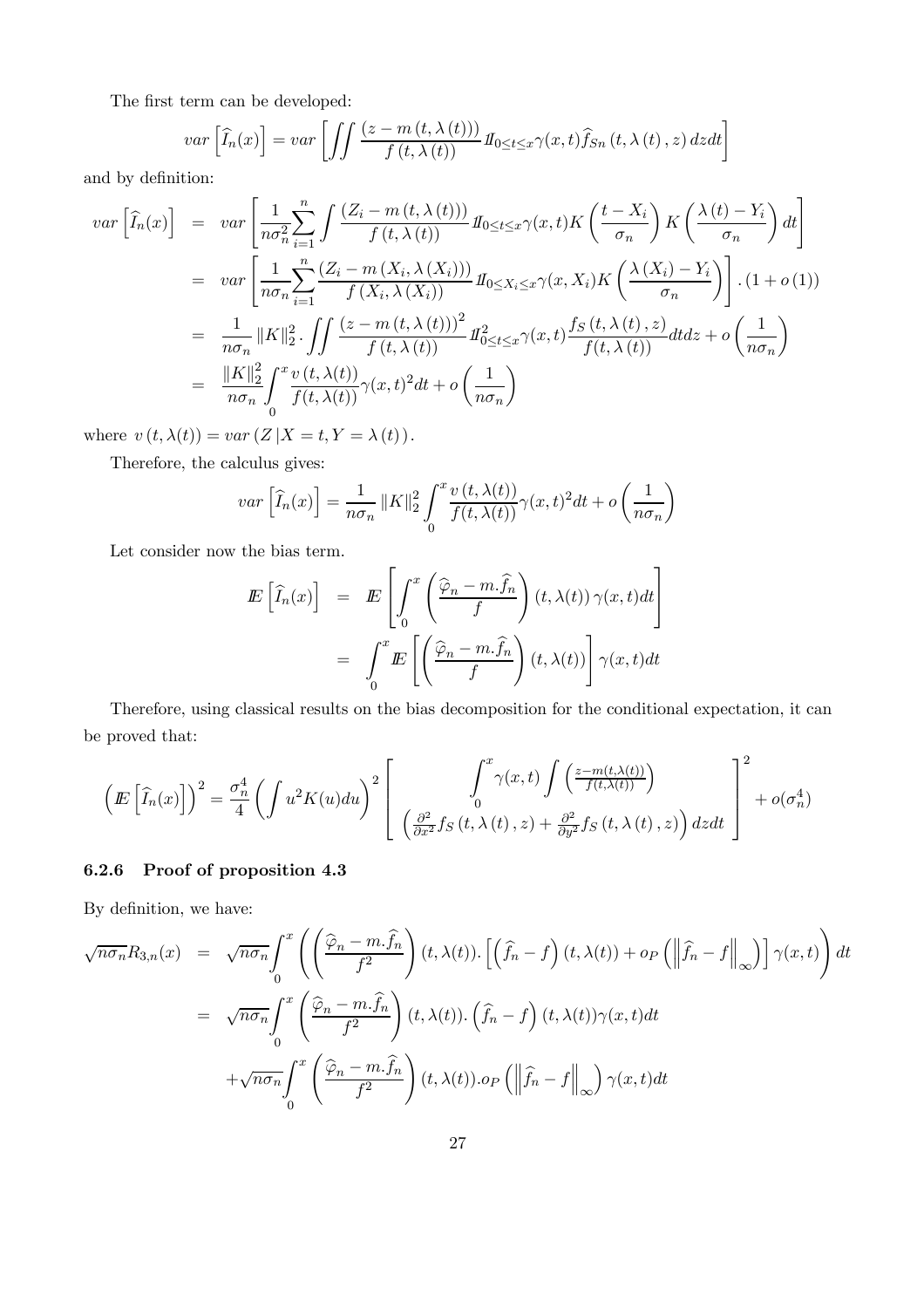Using the results of proposition 4.2 and theorem 4.1, we can prove that both terms converge in probability to zero.

## 6.2.7 Proof of Theorem 4.2

The idea is to take into account the integral of  $(\hat{m}_n - m)(t, \lambda(t))$  with respect to t in order to obtain a quicker rate of convergence of the bias term.

The bias is defined as follows:

$$
\mathbb{E}\left[\widehat{I}_n(x)\right] = \mathbb{E}\int\int \frac{z - m(t, \lambda(t))}{f(t, \lambda(t))} \gamma(x, t) \, \mathbb{I}_{t \le x} \widehat{f}_{Sn}(t, \lambda(t), z) dt dz
$$

where  $\widehat{f}_{Sn}(t, \lambda(t), z) = \frac{1}{n\sigma_n^3} \sum_{i=1}^n$  $i=1$  $K\left(\frac{t-X_i}{\sigma_n}\right)$ )  $K\left(\frac{\lambda(t)-Y_i}{\sigma_n}\right)$  $\sum K\left(\frac{z-Z_i}{\sigma_n}\right)$ ´ . Consider  $(E_1, E_2, E_3) \sim h$  such that:

$$
\begin{cases}\nE_1 = X \\
E_2 = \lambda(X) - Y \\
E_3 = Z\n\end{cases}
$$

Then, by a change of variables, the expression can be replaced by:

$$
E\left[\widehat{I}_n(x)\right] = E\int \int \frac{z - m(t, \lambda(t))}{f(t, \lambda(t))} \gamma(x, t) \, dt_{t \leq x} \widehat{h}_n(t, 0, z) dt dz
$$

$$
h(t, 0, z) = \frac{1}{n\sigma_n^3} \sum_{i=1}^n K\left(\frac{t - E_{1i}}{\sigma_n}\right) K\left(\frac{0 - E_{2i}}{\sigma_n}\right) K\left(\frac{z - E_{3i}}{\sigma_n}\right)
$$

with  $\widehat{h}_n(t, 0, z) = \frac{1}{n\sigma}$ So:

$$
E\left[\hat{I}_n(x)\right] = \frac{1}{\sigma_n^3} \int \int_0^x \frac{z - m(t, \lambda(t))}{f(t, \lambda(t))} \gamma(x, t) K\left(\frac{t - e_1}{\sigma_n}\right) K\left(\frac{0 - e_2}{\sigma_n}\right) K\left(\frac{z - e_3}{\sigma_n}\right).
$$
  
\n
$$
h(e_1, e_2, e_3) de_1de_2de_3dt dz
$$
  
\n
$$
= \int \int_0^x \frac{z - m(t, \lambda(t))}{f(t, \lambda(t))} \gamma(x, t) K(u_1) K(u_2)
$$
  
\n
$$
\cdot [h(t - \sigma_n u_1, -\sigma_n u_2, z) - h(t, 0, z)] du_1 du_2 dt dz
$$
  
\n
$$
\left[\int_0^x \frac{\partial}{\partial y} m(u, \lambda(u)) du - \int_0^t \frac{\partial}{\partial y} m(u, \lambda(u)) du\right] = \gamma_1(x). \gamma_2(t).
$$
 Moreover, in order to sim-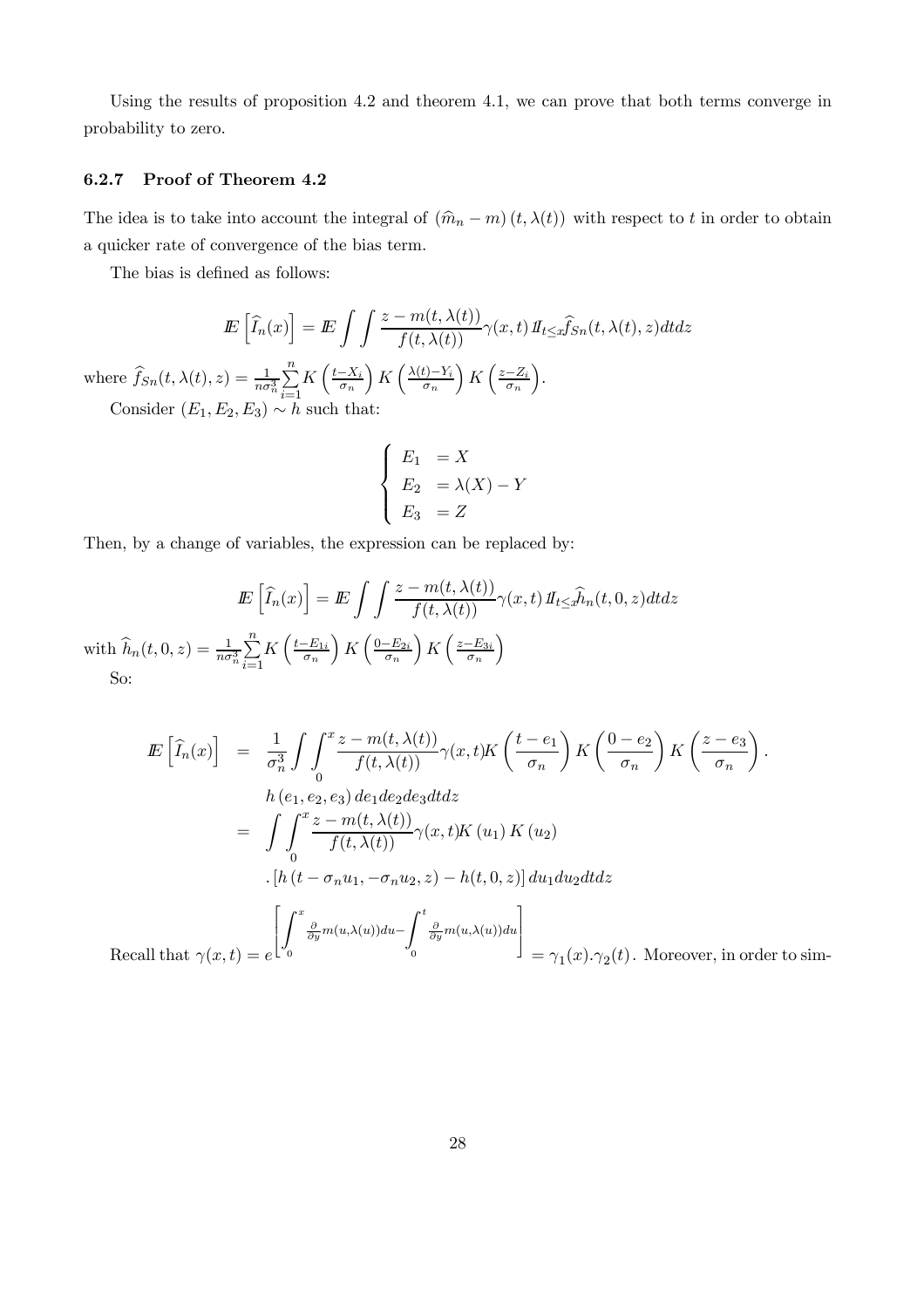plify the equations, denote by  $\alpha(t,z) = \frac{z-m(t,\lambda(t))}{f(t,\lambda(t))} \gamma_2(t)$ . So, the relation can be rewritten:

$$
E\left[\hat{I}_n(x)\right] = \gamma_1(x) \int K(u_1) K(u_2) \left[\int_0^x \alpha(t, z) \left[h\left(t - \sigma_n u_1, -\sigma_n u_2, z\right) - h(t, 0, z)\right] dt\right] dz du_1 du_2
$$
  
\n
$$
= \gamma_1(x) \int K(u_1) K(u_2) \left[\int_0^x \alpha(t, z) \left[h\left(t - \sigma_n u_1, -\sigma_n u_2, z\right) - h(t, -\sigma_n u_2, z)\right] dt\right] dz du_1 du_2
$$
  
\n
$$
= A_1
$$
  
\n
$$
+ \gamma_1(x) \int K(u_2) \left[\int_0^x \alpha(t, z) \left[h\left(t, -\sigma_n u_2, z\right) - h(t, 0, z)\right] dt\right] dz du_2
$$
  
\n
$$
= A_2
$$

The density h is assumed to be  $C^2$  for the first two arguments and  $C^3$  only for the second one (as the density f). Then use a Taylor expansion to simplify this equation. Since the kernel  $K$  is of order 3, the second term becomes:

$$
A_2 = \frac{\sigma_n^3}{6} \left( \int u^3 K(u) du \right) \int_0^x \int \frac{z - m(t, \lambda(t))}{f(t, \lambda(t))} \gamma(x, t) \cdot \left[ \frac{\partial}{\partial y^3} h(t, 0, z) \right] dt dz + o\left(\sigma_n^3\right)
$$

Moreover, in order to study  $A_1$ , let use an integration by parts for the integral with respect to x:

$$
I = \int K(u_1) \int_0^x \alpha(t, z) \left[ h(t - \sigma_n u_1, -\sigma_n u_2, z) - h(t, -\sigma_n u_2, z) \right] dt du_1
$$
  
\n
$$
= \int K(u_1) \left[ \alpha(t, z) \left[ \underbrace{\int_0^t h(s - \sigma_n u_1, -\sigma_n u_2, z) - h(s, -\sigma_n u_2, z) ds}_{J} \right] \right]_0^x du_1
$$
  
\n
$$
- \int K(u_1) \int_0^x \frac{\partial}{\partial x} \alpha(t, z) \left[ \int_0^t h(s - \sigma_n u_1, -\sigma_n u_2, z) - h(s, -\sigma_n u_2, z) ds \right] dt du_1
$$

Then, using the notation  $\Psi(t, -\sigma_n u_2, z) = \int$ 0 t  $h(s, -\sigma_n u_2, z)ds$ , the equation is simplified:

$$
J = \Psi(t - \sigma_n u_1, -\sigma_n u_2, z) - \Psi(-\sigma_n u_1, -\sigma_n u_2, z) - \Psi(t, -\sigma_n u_2, z) + \Psi(0, -\sigma_n u_2, z)
$$

By assumption,  $\Psi$  is continuously differentiable of order 3 with respect to the first variable, so a Taylor expansion can be used to obtain:

$$
I = -\frac{\sigma_n^3}{6} \int u^3 K(u) du. \alpha(x, z) \left[ \frac{\partial^3}{\partial x^3} \Psi(x, -\sigma_n u_2, z) - \frac{\partial^3}{\partial x^3} \Psi(0, -\sigma_n u_2, z) \right] + \frac{\sigma_n^3}{6} \int u^3 K(u) du \int_0^x \frac{\partial}{\partial x} \alpha(t, z) \left[ \frac{\partial^3}{\partial x^3} \Psi(t, -\sigma_n u_2, z) - \frac{\partial^3}{\partial x^3} \Psi(0, -\sigma_n u_2, z) \right] dt + o(\sigma_n^3)
$$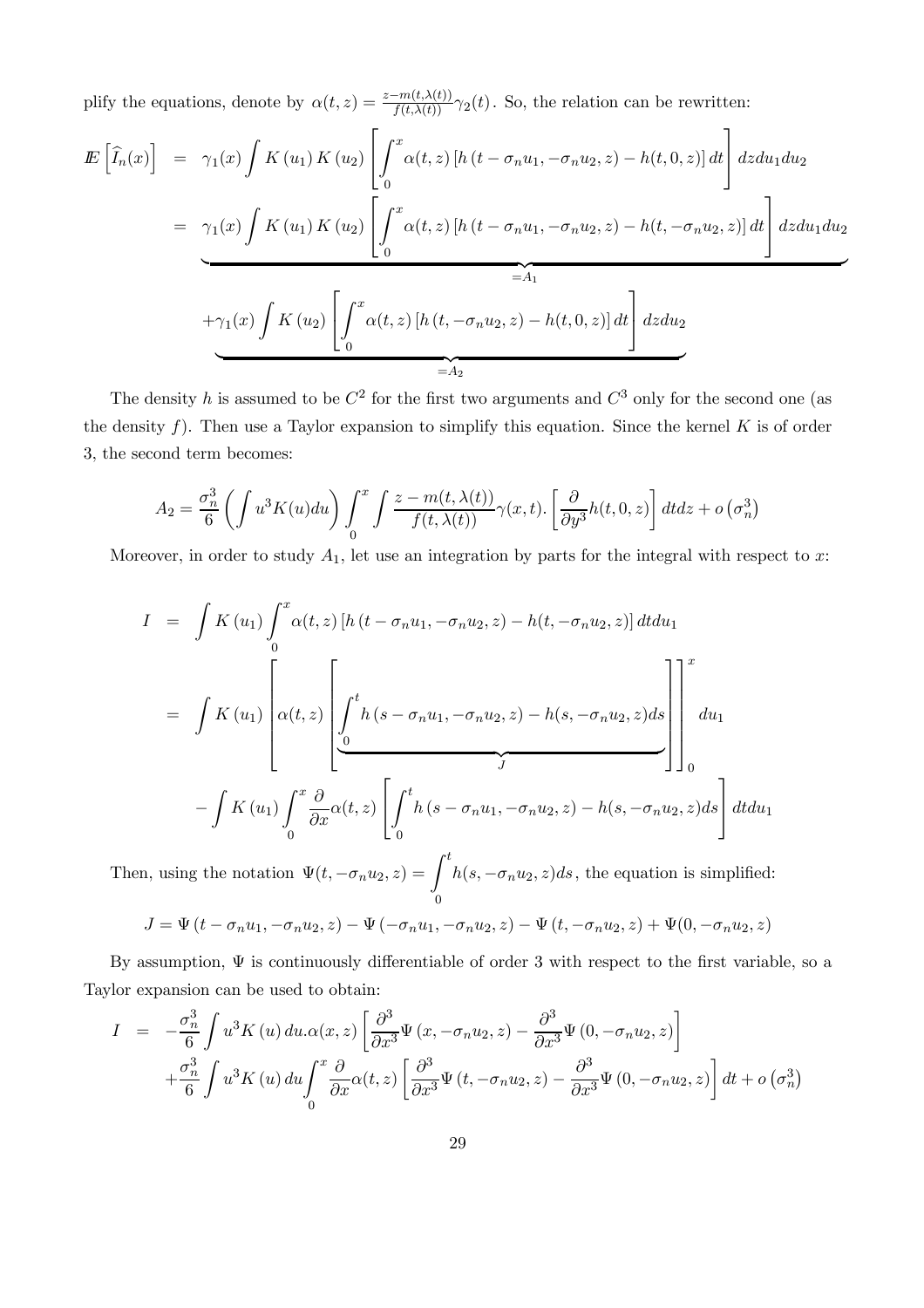Therefore:

$$
A_{1} = \gamma_{1}(x)\frac{\sigma_{n}^{3}}{6} \int u^{3}K(u) du. \int \left\{ \begin{array}{c} -\alpha(x,z) \left[ \frac{\partial^{3}}{\partial x^{3}} \Psi(x,0,z) - \frac{\partial^{3}}{\partial x^{3}} \Psi(0,0,z) \right] \\ + \int_{0}^{x} \frac{\partial}{\partial x} \alpha(t,z) \left[ \frac{\partial^{3}}{\partial x^{3}} \Psi(x,0,z) - \frac{\partial^{3}}{\partial x^{3}} \Psi(0,0,z) \right] dt \\ 0 \end{array} \right\} dz + o\left(\sigma_{n}^{3}\right)
$$

and at last:

$$
E\left[\hat{I}_n(x)\right]^2 = \gamma_1^2(x)\frac{\sigma_n^6}{36}\left(\int u^3K(u)du\right)^2
$$
  

$$
\cdot \left[\int\left\{\int_0^x \left(\alpha(t,z).\frac{\partial}{\partial y^3}h(t,0,z)\right)dt - \alpha(x,z)\left[\frac{\partial^2}{\partial x^2}h(x,0,z) - \frac{\partial^2}{\partial x^2}h(0,0,z)\right] \atop + \int_0^x \frac{\partial}{\partial x}\alpha(t,z)\left[\frac{\partial^2}{\partial x^2}h(t,0,z) - \frac{\partial^2}{\partial x^2}h(0,0,z)\right]dt\right\} dz + o\left(\sigma_n^6\right)
$$

that is to say

 $\overline{\mathcal{L}}$ 

 $\alpha(t,z) = \frac{z-m(t,\lambda(t))}{f(t,\lambda(t))}\gamma_2(t)$ 

$$
\begin{split}\n\mathbb{E}\left[\widehat{I}_{n}(x)\right]^{2} &= \gamma_{1}^{2}(x)\frac{\sigma_{n}^{6}}{36}\left(\int u^{3}K(u)du\right)^{2} \\
&\cdot \left[\int\limits_{0}^{1} \left\{\begin{array}{l}\int_{0}^{x}\left(\alpha(t,z).\frac{\partial}{\partial y^{3}}f(t,\lambda\left(t\right),z)\right)dt - \alpha(x,z)\left[\frac{\partial^{2}}{\partial x^{2}}f\left(x,\lambda\left(x\right),z\right) - \frac{\partial^{2}}{\partial x^{2}}f\left(0,0,z\right)\right] \\ &+ \int_{0}^{x}\frac{\partial}{\partial x}\alpha(t,z)\left[\frac{\partial^{2}}{\partial x^{2}}f\left(x,\lambda\left(x\right),z\right) - \frac{\partial^{2}}{\partial x^{2}}f\left(0,0,z\right)\right]dt \\ &\text{where}\end{array}\right\} dz\right] + o\left(\sigma_{n}^{6}\right) \\
\text{where}\n\left\{\n\begin{array}{l}\n\int_{0}^{x}\frac{\partial}{\partial y}m(u,\lambda(u))du - \int_{0}^{t}\frac{\partial}{\partial y}m(u,\lambda(u))du \\
\int_{0}^{1}dx\left[\frac{\partial}{\partial y}m(u,\lambda(u))du\right] - \int_{0}^{t}\frac{\partial}{\partial y}m(u,\lambda(u))du\n\end{array}\n\right\} = \gamma_{1}(x).\gamma_{2}(t)\n\end{split}
$$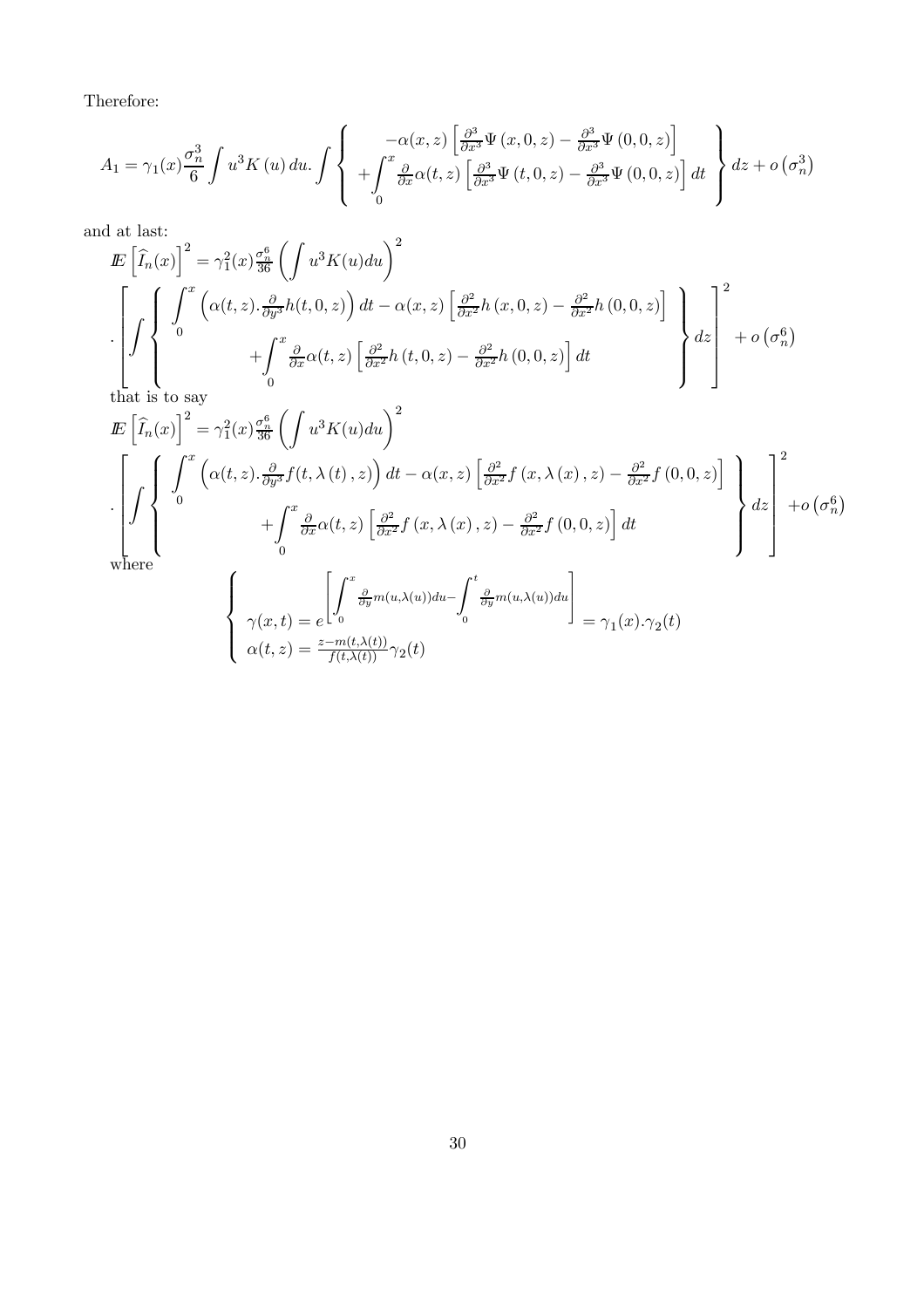## References

- [1] Ait-Sahalia, Y. (1996). Nonparametric pricing of interest rate derivative securities, Econometrica, 64, 527-560.
- [2] Blundell, R. and Powell, J.L. (2000). Endogeneity in nonparametric and semiparametric regression models, Invited lecture at the 8th World Congress of the Econometric Society.
- [3] Bosq, D. (1998). Nonparametric statistics for stochastic processes. Berlin: Springer-Verlag, 2nd edition.
- [4] Choquet, G. (1964). Cours d'analyse tome II Topologie. Masson et  $C^{ie}$ .
- [5] Darolles, S., Florens, J.P. and Renault, E. (2000). Nonparametric instrumental regression, Preprint.
- [6] Fan, J. and Gijbels, I (1996). Local polynomial modelling and its applications. Monographs on statistics and applied probability 66, Chapman and Hall.
- [7] Florens, J.P. (2000). Inverse problems and structural econometrics: the example of instrumental variables, Invited lecture at the 8th World Congress of the Econometric Society.
- [8] Florens, J.P. and Vanhems, A. (2000). Nonparametric study of the ionosphere thickness, Preprint.
- [9] Garza, J., Hall, P. and Ruymgaart, F.H. (1999). A new method of solving Abel type equations, Preprint.
- [10] Green, P.J. and Silverman, B.W. (1994). Nonparametric regression and generalized linear models, Monographs on statistics and applied probability 58, Chapman and Hall.
- [11] Groetsch, C. (1984). The theory of Tikhonov regularization for Fredholm equations of the first kind, Pitman, London.
- [12] Hastie, T.J. and Tibshirani, R. J. (1990). Generalized additive models, Monographs on statistics and applied probability 43, Chapman and Hall.
- [13] Hausman, J. (1981). Exact consumer's surplus and deadweight loss, American Economic Review, 71, 662-676.
- [14] Hausman, J. (1985). The econometrics of nonlinear budget sets, Econometrica, 53, 1255-1282.
- [15] Hausman, J. and Newey, W. K. (1995). Nonparametric estimation of exact consumers surplus and deadweight loss, Econometrica, 63, 1445-1476.
- [16] Horowitz, J. (1998). Semiparametric methods in Econometrics, Lecture Notes in Statistics 131, Springer Verlag.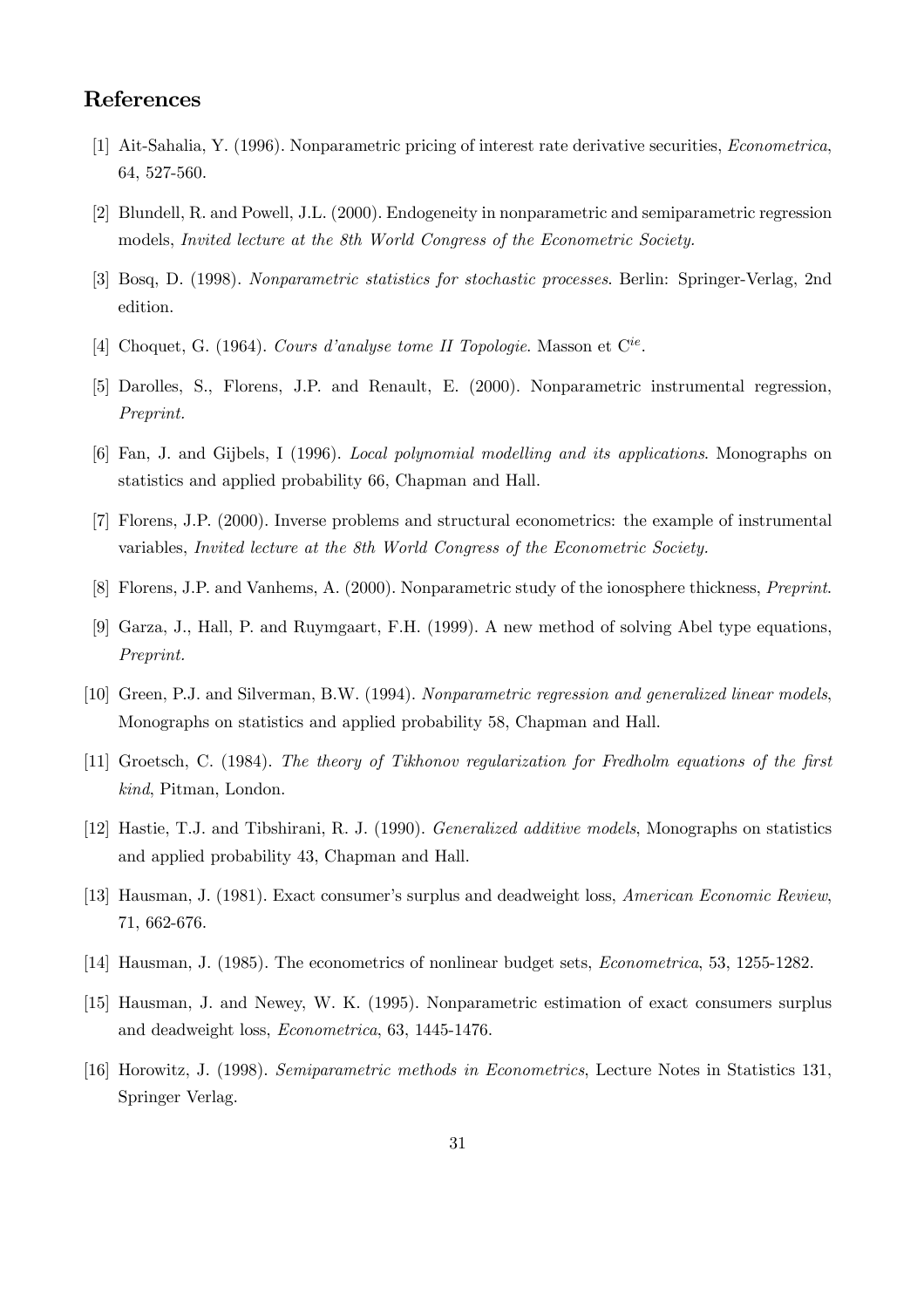- [17] Horowitz, J. (2001). Nonparametric estimation of a generalized additive model with an unknown link function, Econometrica, 69, 499-513
- [18] Horowitz, J. (2001). The bootstrap in Handbook of Econometrics, Vol 5, 3160-3228.
- [19] Ichimura, H. (1987). Estimation of single index models, doctoral dissertation, Massachusetts Institute of Technology.
- [20] Kunze, H. E. and Vrscay, E. R. (1999). Solving inverse problems for ordinary differential equations using the Picard contraction mapping, Inverse Problems, 15, 745-770.
- [21] Linton, O. and Nielsen, J.P. (1995). A kernel method of estimating structured nonparametric regression based on marginal integration, Biometrika, 82, 93-100
- [22] Loubes, J.M. and Vanhems, A. (2002). Differential equations with endogeneous efects, Preprint
- [23] Newey, W.K. (1994). Kernel estimation of partial means and a general variance estimator, Econometric Theory, 10, 233-253.
- [24] Newey, W., Powell, J., and Vella, F (1999). Nonparametric estimation of triangular simultaneous equations models, Econometrica, 67, 565-604.
- [25] O'Sullivan, F. (1986). A statistical perspective on ill-posed inverse problems, Statist. Sci. 4, 502- 527.
- [26] Pagan, A. and Ullah, A. (1999). Nonparametric econometrics, Themes in modern econometrics, Cambridge university press.
- [27] Robinson, P.M. (1988). Root-N-Consistent semiparametric regression, Econometrica, 56, 931-954.
- [28] Schwartz, L. (1970). Analyse, Topologie générale et analyse fonctionnelle, Collection enseignement des sciences.
- [29] Serfling, R.J. (1980). Approximation theorems of mathematical statistics, Wiley series in probability and mathematical statistics.
- [30] Sibony, M. and Mardon, J.-Cl. (1984). Approximations et equations differentielles. Hermann.
- [31] Tikhonov, A. N. and Arsenin, V. Y. (1977). Solutions of ill-posed problems. V.H. Winston & Sons.
- [32] van der Vaart, A. W. (1998). Asymptotic statistics, Cambridge Series in nStatistical and probabilistic mathematics
- [33] van der Vaart, A. W. and Wellner, J. A. (1996). Weak convergence and empirical processes, Springer, New York.